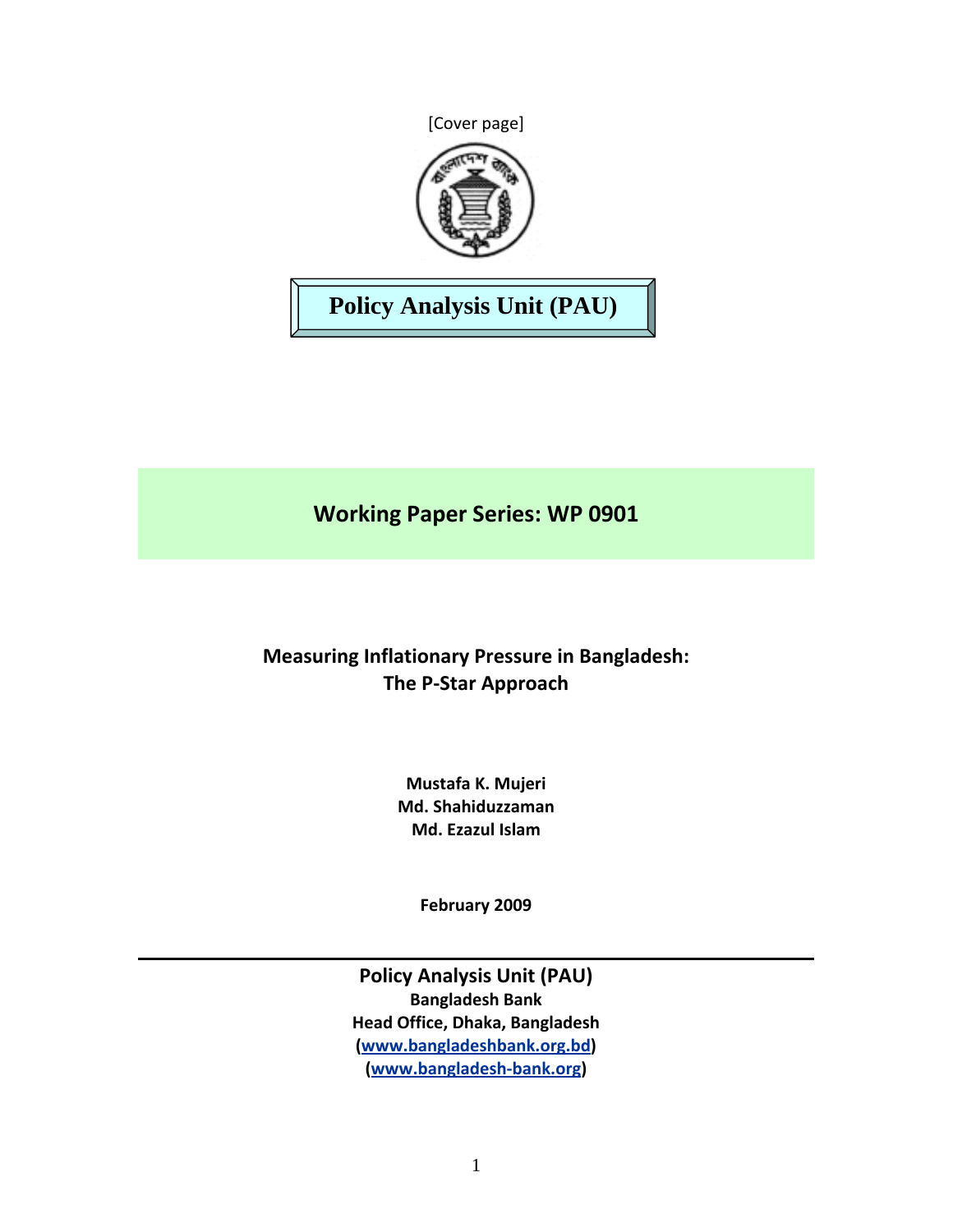

**Policy Analysis Unit\* (PAU)** 

# **Working Paper Series: WP 0901**

## **Measuring Inflationary Pressure in Bangladesh: The P‐Star Approach**

**Mustafa K. Mujeri Md. Shahiduzzaman Md. Ezazul Islam**

**Policy Analysis Unit Bangladesh Bank**

**February 2009**

## **Copyright © 2009 by Bangladesh Bank**

*\* In an attempt to upgrade the capacity for research and policy analysis at Bangladesh Bank (BB), PAU prepares and publishes Working Papers on macroeconomic issues as a part of its routine activities. These papers reflect research in progress, and as such comments are most welcome. It is expected that these papers would eventually be published in learned journals after undergoing due review process. Neither the Board of Directors nor the management of, or any agency of the Government of Bangladesh necessarily endorses any or all of the views expressed in these papers. The latter reflects views based on professional analysis carried out by the staff of Bangladesh Bank, and hence the usual caveat of research reports applies.*

**[An electronic version of this paper is available at www.bangladeshbank.org.bd**]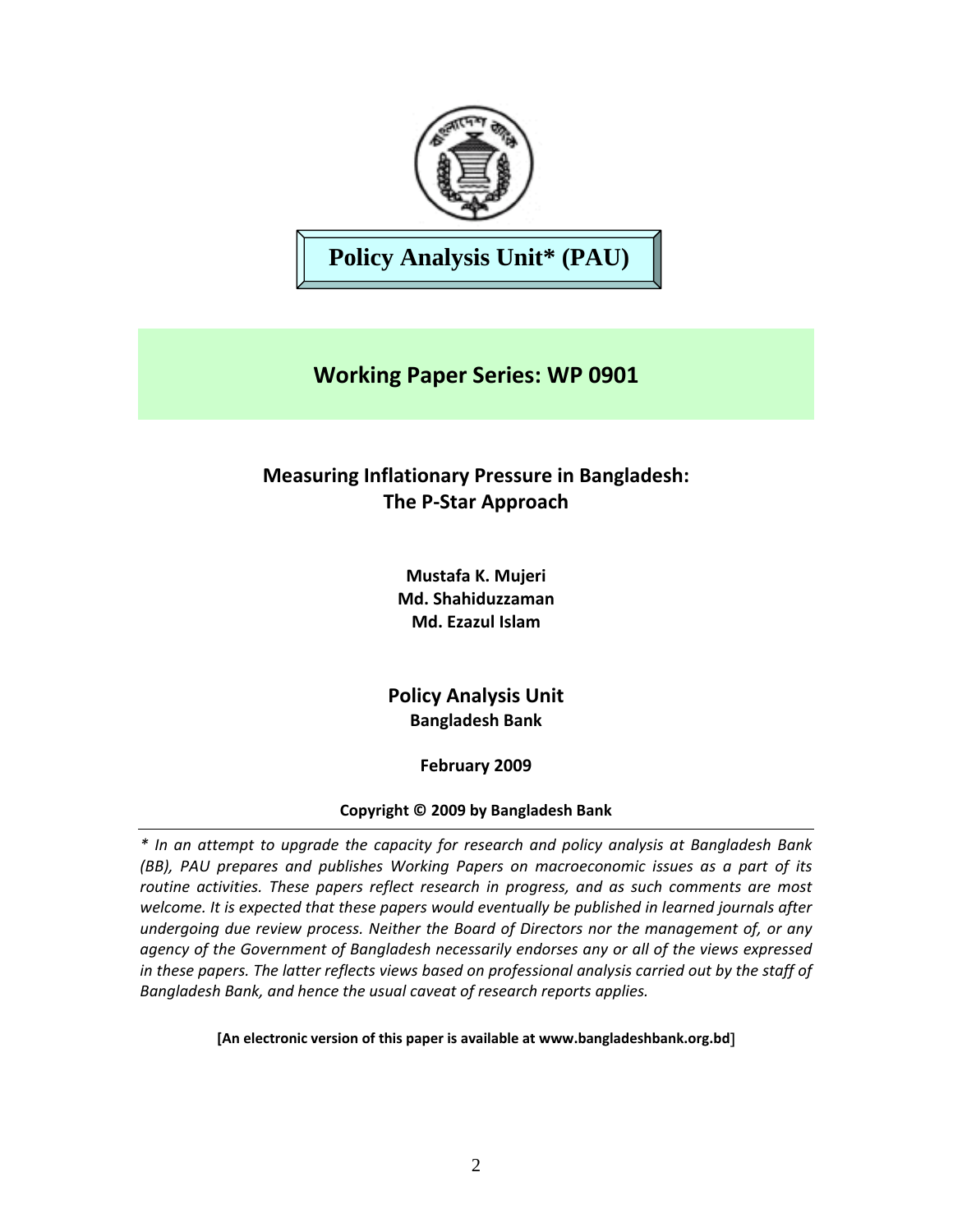## **Measuring Inflationary Pressure in Bangladesh: The PStar Approach**

## **Abstract**

*The paper estimates the P\* model for the Bangladesh economy and tests its forecasting ability through generating recursive forecasts. The model puts together long run determinants of price level based on the classical quantity theory of money and short term changes in current inflation. The empirical results show that the model performs relatively well and contains additional information regarding future rates of inflation. The price and output gap models fare consistently better than the velocity gap model which brings out the importance of non‐monetary factors in explaining inflation dynamics in Bangladesh. The out of sample forecasts show that the price gap model performs better followed by the output gap model and the velocity gap model. With financial sector liberalization and reforms, it is likely that the scope for the P\* model to play a more proactive role would be ramified in Bangladesh.* 

## **I. INTRODUCTION**

Over the years, rising inflation has emerged as one of the major concerns across the countries in the world. Although the claim of the traditional theory is that there is a trade‐off between inflation and growth (alternatively between inflation and unemployment) and inflation control is the most important objective of monetary policy, recent evidence shows that such relationships are somewhat elusive and unstable and, even if such relationship exists, it is more likely to be non-linear and the desired rate of inflation can change in space and over time (Bruno 1995, Bruno and Easterly 1996, Pollin and Zhu 2005).

Despite such findings, concerns regarding high inflation are significant in countries like Bangladesh due both to potential threat of rising inflation to macroeconomic stability and its negative welfare consequences on different socioeconomic groups especially on the poor and vulnerable groups in society. It is argued that if prices of necessities rise faster than those of other commodities, the poor will be more adversely affected than the non‐poor. Moreover, inflation is considered costly for the poor since their purchasing power is eroded especially for those groups whose earnings are fixed in nominal terms, their assets are devalued more as they hold a larger share of their assets in liquid form compared with the non‐poor, and it is difficult for the poor to hedge against inflation due to their limited access to the financial system (see Mujeri 2008, Mujeri and Mortaza 2008).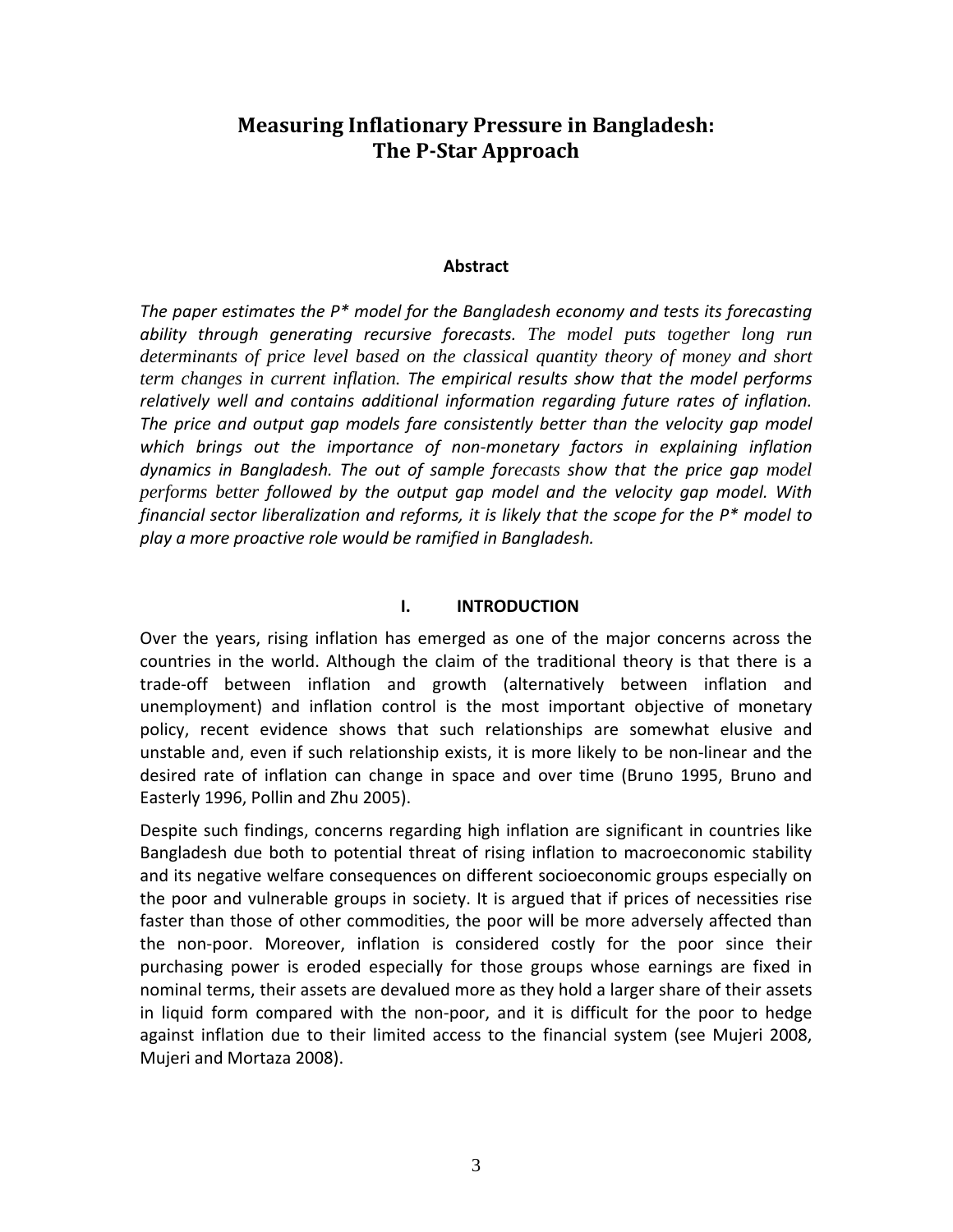The fight against inflation requires effective policies to control undue rise in prices and credible tools to predict future movements in inflation and identify the causal factors. In this respect, among alternative traditions, the P‐star (P\*) class of models has gained popularity in recent years especially due to its close link with the long tradition of mainstream monetary theory and firm roots in the so-called quantity theory of money. After the model was first developed by Hallman et. al. (1989, 1991), a wide body of literature has emerged on its theoretical underpinnings and empirical validation across different countries (see, for example, Christano 1989, Hallman and Anderson 1993). On the other hand, several researchers have criticized the approach for its unreasonable dynamic behavior and low predictability in forecasting performance (see, Pecchenino and Rasche 1990, Hoeller and Poret 1991, Funke and Hall 1994, Hall and Milne 1994). Although the P\* model has widely been applied to major developed countries, its application to less developed countries remains somewhat limited.  $^1$ 

In this paper, we have tested the performance of the  $P^*$  model for the Bangladesh economy. For the purpose, the model has been estimated with annual data covering the period 1980‐2008 and its forecasting ability tested through generating recursive forecasts. Our results lend some ground for confidence in the use of  $P^*$  models for gauging inflationary pressures in the Bangladesh economy.

The paper is organized as follows. After the introductory remarks of this section, Section II provides a short review of the empirical estimation of the  $P^*$  models in different countries and the credibility of the model as inflation forecaster in these countries. The basic methodological underpinning of the P\* model is set out in Section III while the details of the empirical estimation of the model with Bangladesh data and the discussion of the results are the subject matter of Section IV. The forecasting performance of the estimated model is discussed in Section V. Finally, some conclusions and policy implications are spelt out in Section VI.

## **II. REVIEW OF P\* MODEL ESTIMATION**

Despite the fact that the class of  $P^*$  models had a very recent origin, the model has been widely applied to many countries. The model, with suitable modifications, was applied in the 1990s to UK (Allen and Hall 1990), France (Bordes et. al. 1992), Germany (Tödter and Reimers 1994), and other OECD countries (Hoeller and Poret 1991). Tatom's (1992) application of  $P^*$  model to Austria reports problems in identifying permanent shocks to potential output and/or velocity leading to the rejection of such models. Although he finds evidence of a long-run relationship between Austrian inflation and money growth, the tests favor rejection of even the first‐difference version of the model. Since Austria has a small economy closely tied to Germany, Tatom also investigates the hypothesis as

 $\overline{a}$  $1$  Using the P\* model as an indicator of inflation, central banks in countries like Australia, Canada, Finland, New Zealand, Spain, Sweden, and UK have shifted their approach to monetary policy to publicly announced inflation targeting in the 1990s.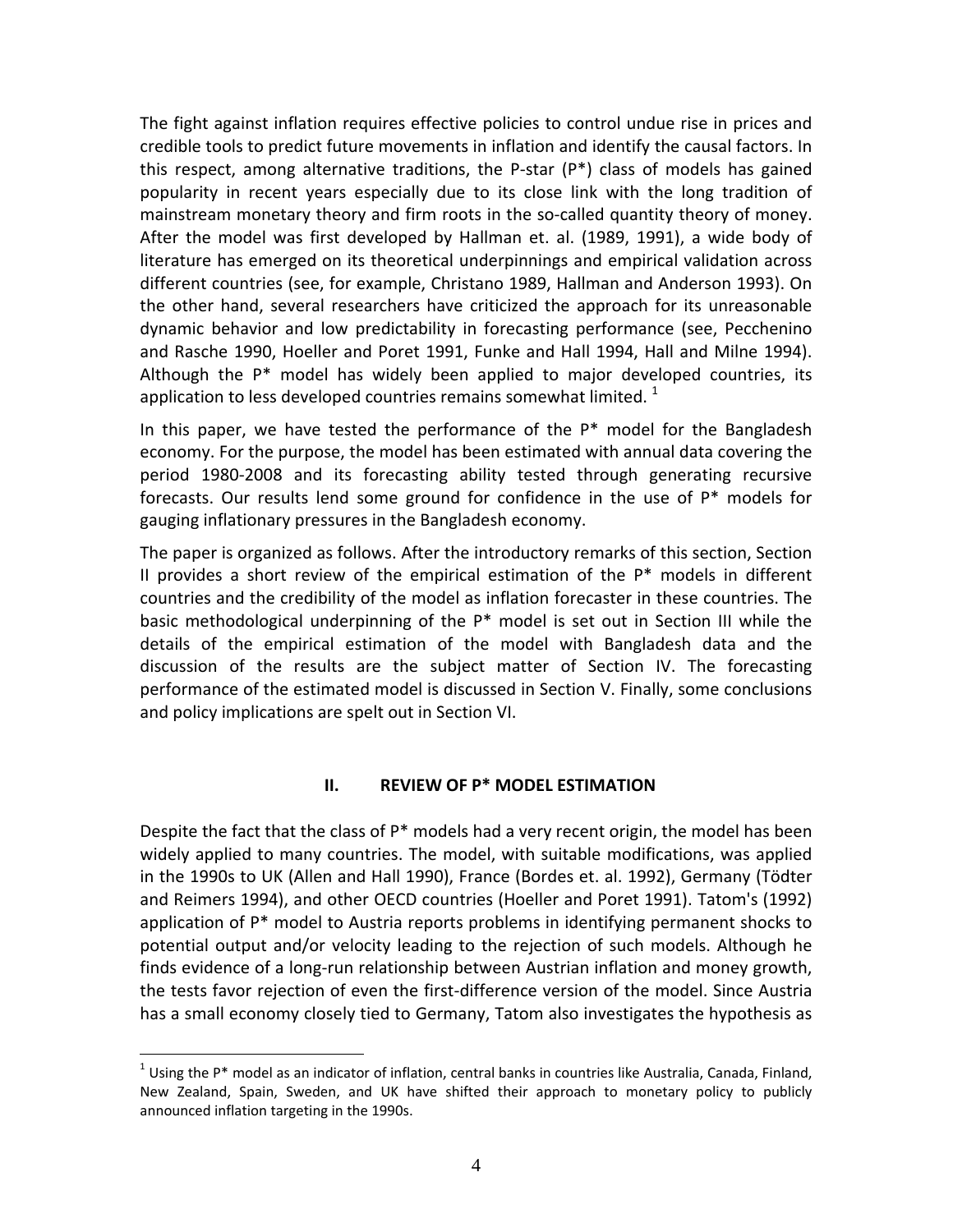to whether Austrian prices are linked to German P\* measure which is also rejected. He, however, reports statistically significant long-run relationship between Austrian and German inflation.

Hoeller and Poret (1991), while examining the inflationary pressure in OECD countries, computed trend values of output and velocity by using linear time trend and statistical filters. They find that P\* equations outperform other simple financial market based inflation models for most countries although P\* equations are found less satisfactory for the purpose of short term inflation forecasting. Except for the US and Germany, the  $P^*$ forecasts were clearly dominated by predictions from an auto-regressive model. They held that the poor forecasting performance of the P<sup>\*</sup> approach is mainly due to the difficulty in making *ex ante* discrimination between transitory and permanent changes in both trend velocity and potential output.

For Germany, Tödter and Reimers (1994) have defined the equilibrium price level *P*\* as money per unit of potential output at equilibrium velocity. In this case, deviation between *P*\* and the actual price level (the price gap) is taken as an indicator of future price movements. To measure equilibrium velocity, the authors integrate a long-run money demand function into the *P*\* approach. The empirical results of the model provide a stable link between M3 and the price level. The authors, however, fail to establish comparable evidence for Ml and M2. Svensson (1999), on the other hand, argues that the P\* model implies that inflation is determined by the level of and changes in the 'real money gap' which is an important indicator for future inflation. He finds that the P\* model does not provide any rationale for either a Bundesbank‐style money growth target or a Euro system‐style money growth indicator. While examining the relationship between money and prices in Estonia over 1997 to 2003 by applying the P\* model, Dabusnskas (2005) finds that the money gap measures dominate the output gap in explaining inflation in the short run.

The application of the  $P^*$  approach to less developed countries is somewhat limited. In India, Nachane and Lakshmi (2002) have estimated the P\* model using both annual and quarterly data for the period 1955 to 1990. The results of their analysis show that income velocity of money is trend stationary and the velocity gap models fare consistently better providing support for a distinctly monetarist explanation of inflation. They report a perverse sign for the output gap for both annual and quarterly versions of the model along with relatively poor forecasting performance of the output and price gap models. Nevertheless, their view contradicts several other studies favoring structuralist explanations of inflation in India (e.g. Bhattacharya 1984, Balakrishnan et. al.1994).

Qayyum and Bilquees (2005) have used the P\* model for Pakistan to calculate the leading indicator of inflation. They also test the forecasting performance of the  $P^*$ model the results of which show that compared with simple autoregressive model and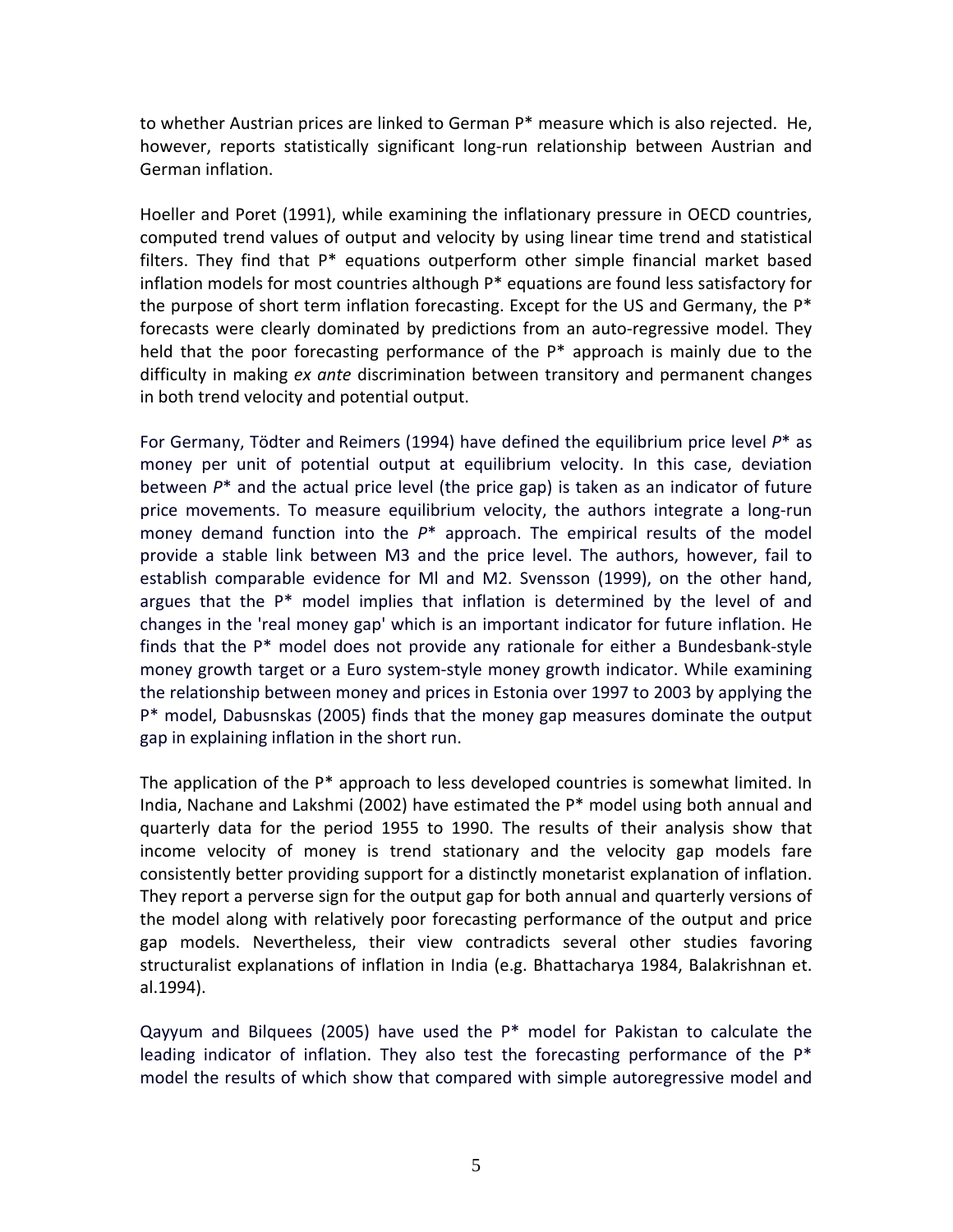M2 growth augmented model, the  $P^*$  model performs better mainly due to its use of additional information about future inflation.

## **III. METHODOLOGICAL CONSIDERATIONS**

The central objective of the  $P^*$  approach to modeling is to assess the inflationary potential of an economy through evaluating the characteristics of its monetary conditions. The P<sup>\*</sup> type of models is based on the well-known classical quantity theory of money and combines long term determinants of the price level with short term changes in inflation in the economy. In this section, we develop the P\* model which closely follows the methodology provided by Hallman et. al. (1989, 1991).

As mentioned earlier, the  $P^*$  concept is part of the general quantity theory of money whose basic identity is the equation of exchange. We, therefore, start with the famous equation of exchange which gives a relationship between the price level and the quantity of money in the economy:

MV = PY ……………………………………………………........................................ (1)

where M is a suitable measure of money supply, V is the (income) velocity of money, P is the aggregate price level, and Y is real GDP. For the present analysis, we assume that real GDP fluctuates around its potential level and there exists an equilibrium level for the income velocity of money.<sup>2</sup>

The model links the behavior of P to growth in M adopting the hypothesis that Y fluctuates around its potential value while V has an equilibrium level that is independent of time and tracks the long run. Let us define  $Y^*$  as the potential real GDP and  $V^*$  as the equilibrium level of velocity. Then equilibrium price level P\* may be defined, for a given level of money supply M, as:

P\* = MV\*/Y\* ……………………………………………………....................................... (2)

Taking logarithm and using lower case letters to denote the transformation, equations (1) and (2) can be written as:

m + v = p + y .……………………………………………………......................................... (3)

 $\overline{a}$ 

<sup>&</sup>lt;sup>2</sup> The empirical existence of equilibrium velocity ( $v^*$ ), however, is marred with controversy. In their pioneering work, Hallman et. al. (1989) considered that the velocity of M2 was stationary for the US indicating that shocks on velocity represent transitory shocks on the level of the velocity. On the other hand, such an assertion has been refuted in several other countries. See, for example, Bordes et. al 1992, Tödter and Reimers 1994, Atta‐Mensah 1996.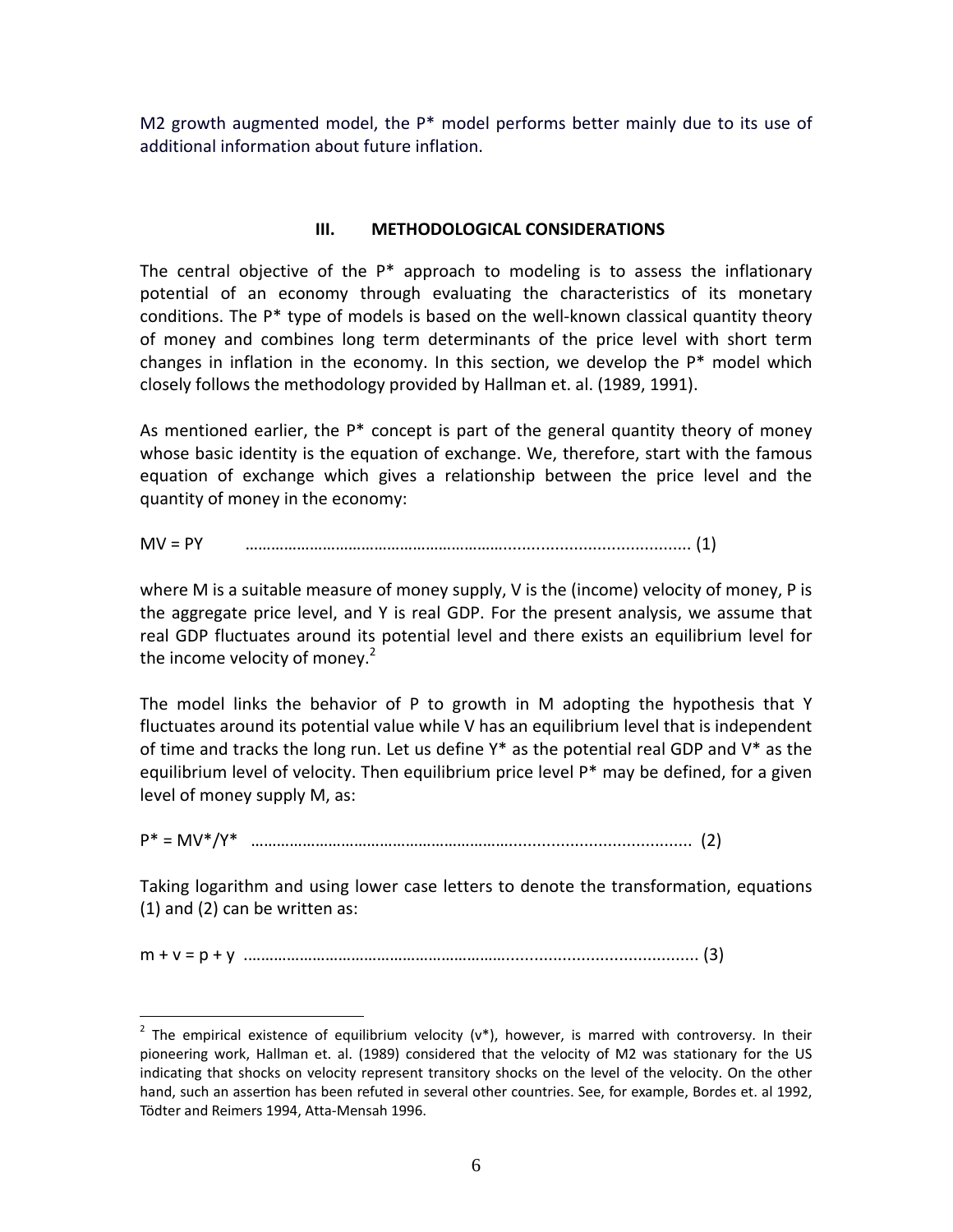| $\sim$ |  |  |  |  |
|--------|--|--|--|--|
|--------|--|--|--|--|

From (3) and (4), it follows that

(p – p\*) = (v – v\*) – (y – y\*) ………………………………………................................. (5)

In equation (5), ( $p - p^*$ ) provides the 'price gap' whereas ( $v - v^*$ ) and ( $v - v^*$ ) measure 'velocity gap' and 'output gap' respectively.

Following the postulates of the  $P^*$  model, we assume that actual price level (P) has a tendency to move toward the equilibrium price level (P\*) and the difference between the actual and the equilibrium price level acts as a good predictor of inflation. The implication is that if, at any point in time, the quantity of money (M) supports a price level which is above its equilibrium value, then it is either driving actual velocity above its equilibrium level or depressing actual output below its potential level or both.

Thus equation (5) can be used to predict the movements of the rate of inflation. For instance, if actual inflation  $(\pi)$  exceeds  $(p - p^*)$  which may be taken as the equilibrium inflation rate ( $\pi^*$ ), then  $\pi$  should fall until it reaches  $\pi^*$ . The movements would be reversed in case  $\pi < \pi^*$ . Therefore, the difference between p and p<sup>\*</sup> provides a leading indicator for future acceleration or deceleration of inflation.

## **Estimation of y\* and v\***

 $\overline{a}$ 

The critical issue in the present analysis is the estimation of potential GDP  $(v^*)$  and equilibrium velocity ( $v^*$ ). In estimating  $v^*$ , alternative techniques are available using differing assumptions. One approach used by the researchers is to combine a Phillips curve based estimate of the natural unemployment rate with Okun's law.<sup>3</sup> Another alternative is to use a linear time trend to calculate the potential output (see Christiano 1989, Hannah and James 1989, Hallman et. al. 1991, Nachane and Laxmi 2002). A widely used statistical method is to apply the filter approach for which two versions are available—the Kalman filter and the Hodrick‐Prescott (H‐P) filter (see Hodrick and Prescott 1980).<sup>4</sup> The H-P filter, for instance, is a two-sided linear filter that uses a long term symmetric moving average to de‐trend the time series.

For our purpose, we have tested two alternative methods for estimating  $y^*$  and  $v^*$ . Under the first method, we define the equilibrium velocity ( $v^*$ ) such that  $v(t)$  is stationary (that is integrated of order zero, I(0)) either around a constant  $v_0$  or around a linear trend. If v(t) is considered stationary around  $v_0$ , the equilibrium velocity (in log

<sup>&</sup>lt;sup>3</sup> For application of this approach to estimating Y\*, see Ebrill and Fries 1990, Pacchenino and Rasche 1990. 4 For examples of using Kalman filter, see Bomhoff 1990, Kuttner 1992, Fisher and Fleissing 1995. The H‐P filter has been used, among others, by Hoeller and Paret 1991, Gibbs 1995, McMarrow and Poeger 2001, Qayyum and Bilquees 2005.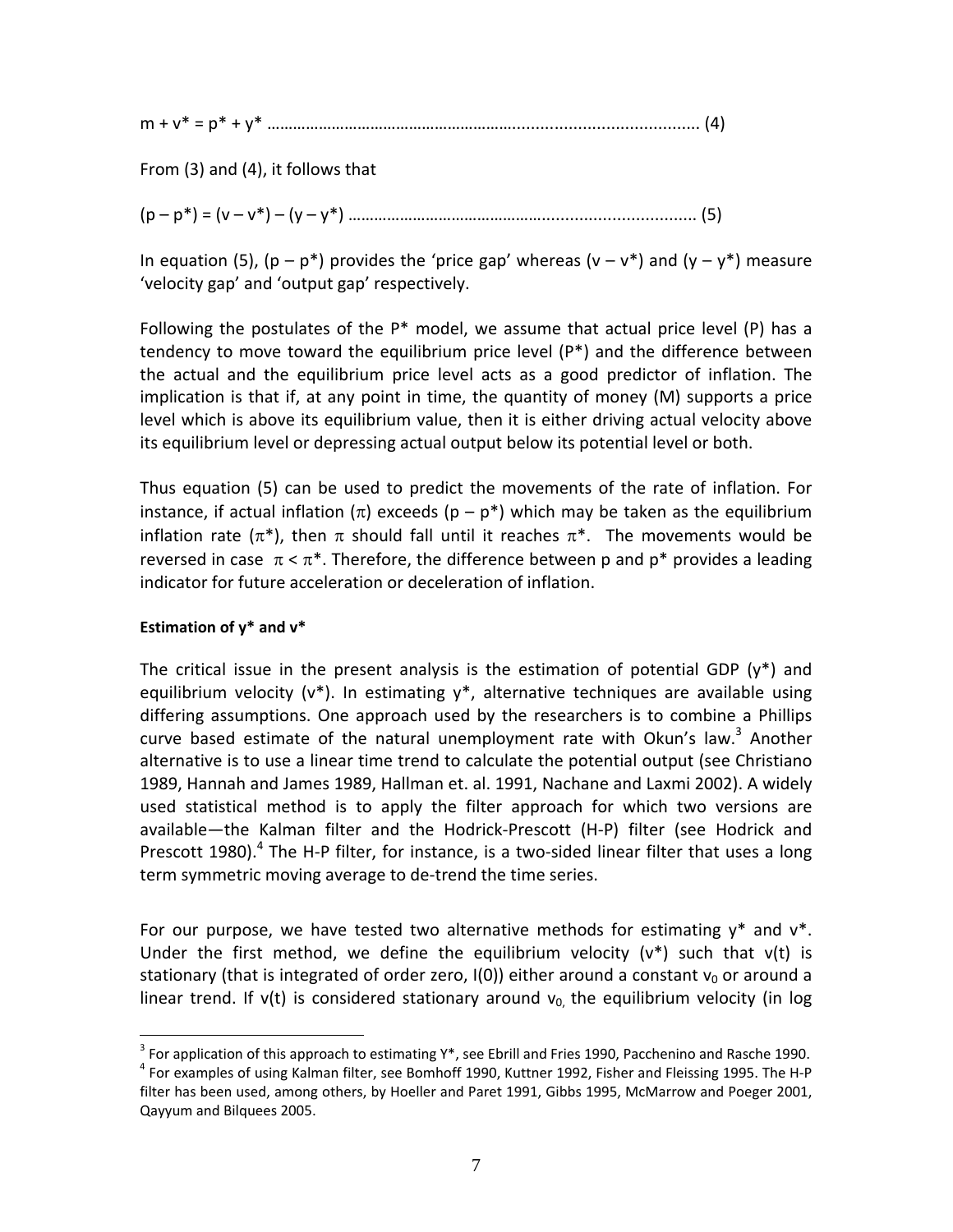form) would be taken as  $v^* = v_0$  In the second case,  $v^*$  would be taken as variant over time with  $v^*(t) = \gamma + \varphi t$ . The potential GDP ( $y^*$ ) would also be measured using a similar methodology through examining if y is I(0). For the second method, we would adopt H‐P filter approach to estimate  $y^*$  and  $v^*$ . More specifically, the method adopts constrained minimization of the sum of the squared deviations of  $y$  (or  $v$ ) from its trend. For instance, in the case of potential GDP, H-P method chooses  $y^*$  (ln $Y^*$ ) that minimizes

Σ(lnYt – lnYt\*)<sup>2</sup> + λ Σ[(lnYt+1 – ln Yt\*)‐(lnYt\* – lnYt‐1)] <sup>2</sup> ………….....................(6)

where  $\lambda$  is Lagrange multiplier and y\* approaches a linear trend as  $\lambda \rightarrow \infty$ . As practiced in the literature, we set  $\lambda$ = 100 keeping in view the fact that a smaller  $\lambda$  implies shorter cycles and smaller output gaps.

## **Cointegration of p and p\***

Once  $v^*$  and  $v^*$  are estimated,  $p^*$  can be calculated through substitution in equation (5). For our purpose, it is important to test whether  $p$  and  $p^*$  are cointegrated (Engle and Granger 1987, Johansen and Juselius 1990). If the two are cointegrated, then  $p^*$ >p would indicate accelerating inflation in future while p\*< p would imply deceleration of future inflation. Moreover, the above cointegration would indicate stationarity of velocity and output gaps since equation (5) involves a linear relationship.

## **Specifying inflation dynamics**

The price gap as given in equation (5) does not contain any dynamics of adjustment of p toward p\*. For the purpose, we follow Hallman et al (1991) who generalized the approach of McCallum (1980) and Mussa (1981). For our purpose, we adopt the following general specification:

$$
\Delta \pi(t) = \alpha + \beta \left( v_{t-1} - v_{t-1}^* \right) + \gamma \left( v_{t-1} - v_{t-1}^* \right) + \delta \pi_{t-1} + \sum_{j=1}^q \phi_j \Delta \pi_{t-j} + \varepsilon_t \dots \dots \dots \dots \dots \dots \dots \dots \tag{7}
$$

In equation (7),  $\Delta$  is the one period difference operator, q is the chosen lag, and  $\varepsilon_t$ satisfies white noise properties. The above formulation (7) allows the possibility of velocity and output gaps impinging differently on changes in inflation while the inclusion of lagged inflation permits incomplete adjustments.

However, while using in specific contexts, it may be desirable to use specific versions of the above model in order to derive more robust results. One possibility, while estimating equation (7), is to test the hypothesis  $\delta$ =0 using Dickey-Fuller non-standard statistic  $\tau_{\mu}$  (Dickey and Fuller 1979, Fuller 1976, Hallman et. al. 1991). Based on the test outcome, two versions of model (7) arise.

In case  $\delta$  is not significant, equation (7) can be reformulated as follows:

∆π(t) = α + β (vt‐<sup>1</sup> – v\*t‐1) + γ (yt‐<sup>1</sup> – y\*t‐1) + ∑ = *q j* 1 φj∆πt‐<sup>j</sup> + ε<sup>t</sup> ……………...................... (8)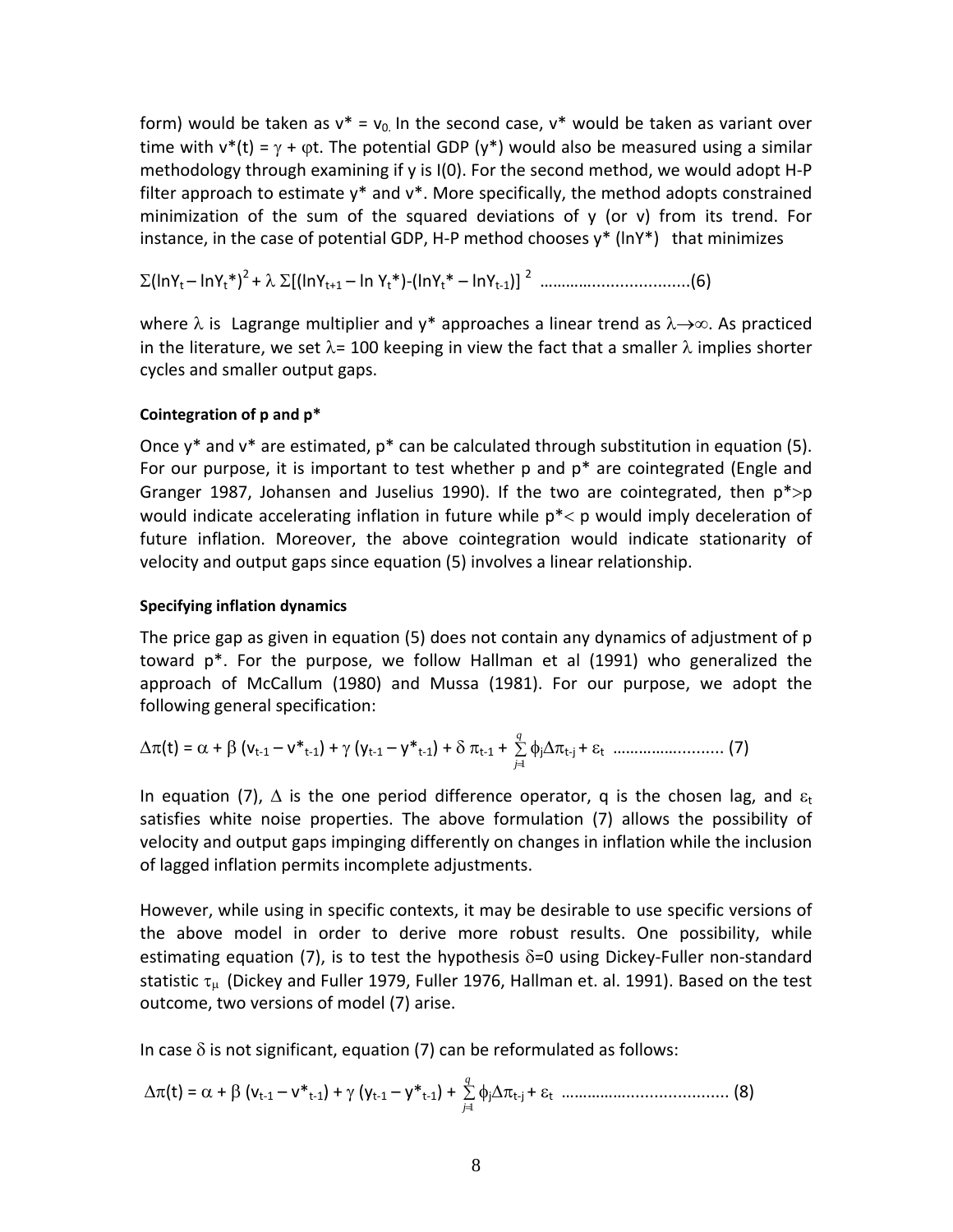On the other hand, if  $\delta$  is significant, the estimating model becomes:

π(t) = α + β (vt‐<sup>1</sup> – v\*t‐1) + γ (yt‐<sup>1</sup> – y\*t‐1) + ∑ = *q j* 1 φj∆πt‐<sup>j</sup> + ε<sup>t</sup> …………….......................... (9)

The above equations allow the possibility of inclusion of different lags in estimation with both annual and quarterly data.

## **IV. EMPIRICAL ESTIMATION AND RESULTS**

## **The data**

The class of models underlying the  $P^*$  approach is considered more suitable to generate short term forecasts of inflation making these models more appealing to the policy makers. Obviously, the relevance of the model output to reality depends on quality of the data used for estimating the model. For the present model, we have used published data from different sources. A major limitation, however, is that the model could not be estimated using quarterly data due to lack of availability of quarterly estimates of GDP. Data on the annual real GDP series (Y) were taken from the national accounts statistics published by the Bangladesh Bureau of Statistics (BBS).

Changes in the aggregate price level  $(P)$  have been measured by the twelve-month average national consumer price index (CPI) inflation computed by BBS on a monthly basis. Since inflation figures for earlier years are not available for the currently used 1995/96 base, these were appropriately adjusted in order to bring consistency in the data. The money supply measure selected is broad money (M2) for which data are available from the Bangladesh Bank over the entire period of analysis. The income velocity of money (V) has been calculated as the ratio of nominal GDP to money supply where money supply is the quantity of broad money (M2). The annual model was estimated with time series data covering the financial years (FY) FY80 to FY08.

## **Estimation of equilibrium velocity and potential output**

As mentioned above, one of the basic tenet of the  $P^*$  approach is the existence of an equilibrium level for the velocity of money ( $v^*$ ) toward which the current velocity ( $v_t$ ) converges in the long run. Therefore, one of the first steps in our empirical analysis is to estimate v\*. For the purpose, the first task is to test whether v is I(0) by conducting unit root tests of the Augmented Dickey‐Fuller (ADF) and Phillips‐Perron (PP) varieties through applying a sequential procedure (Holden and Perron 1994). Accordingly, the following equation was first estimated:

∆v(t) = α + βt + ρv(t‐1) + ∑ = *q j* 1 ∆πt‐<sup>j</sup> + ε(t) ……………............................................ (10)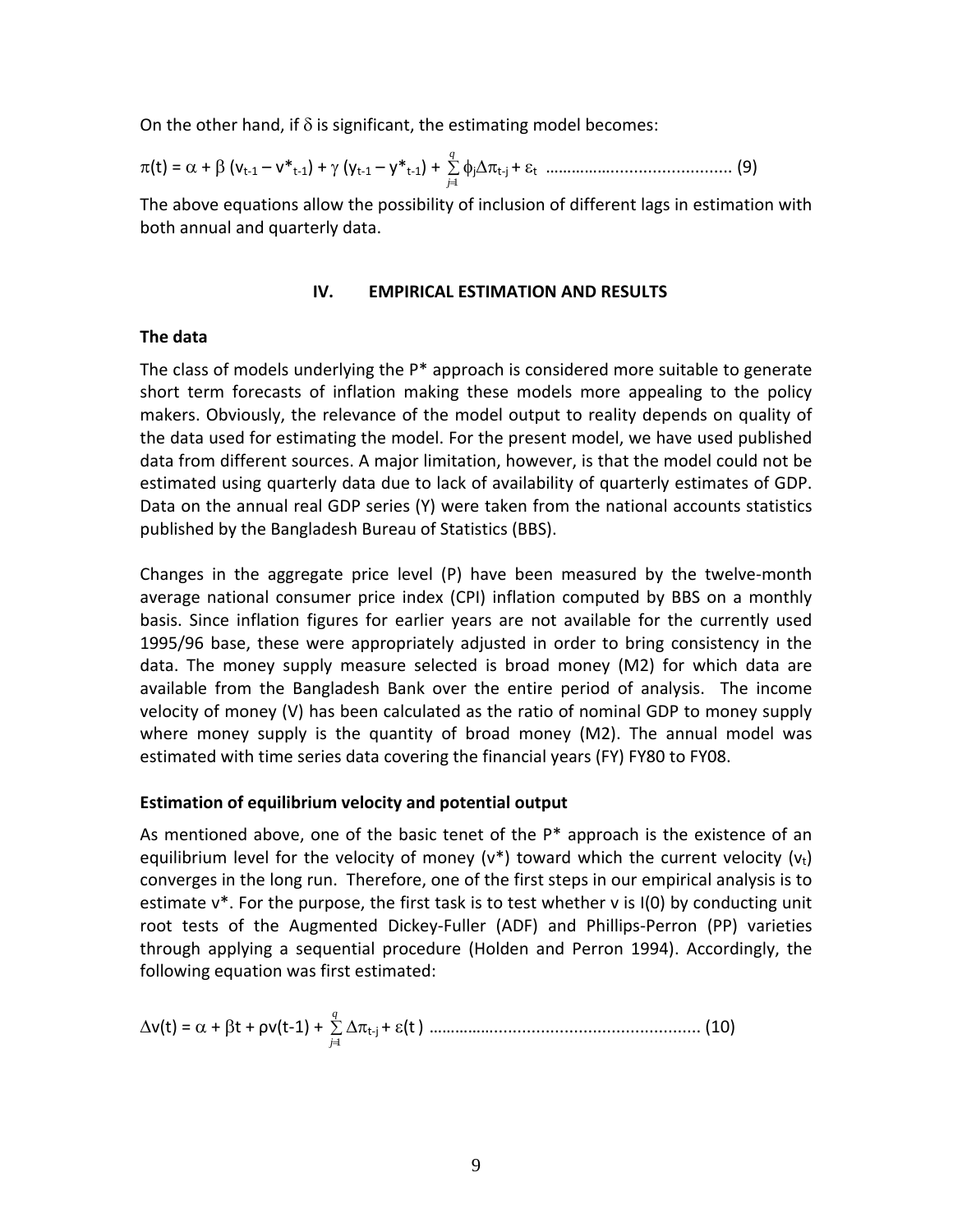with q chosen large enough to purge  $\varepsilon(t)$  of serial correlation. A value of q=3 was found adequate for the purpose. In order to test the joint hypothesis  $\beta = 0$ ,  $\rho = 0$ , we used the  $\phi_3$ statistic for the ADF test and the  $Z(\phi_3)$  statistic for the PP test. It has, however, been argued that DF types of tests have low power to reject the null hypothesis of unit roots against stable autoregressive series with roots near unity in finite samples (Kwiatkowski et. al 1992). Therefore, we have also conducted the KPSS test which stipulates the null hypothesis of stationarity against the alternative of a unit root. The results of testing the stationarity assumption for v (and y) are given in Appendix Table I. From the tests, stationarity is rejected for v (as well as y) indicating the absence of a unit root. This can also be visualized from the yearly movements of  $v$  (and  $y$ ) during the sample period (Figure I). It appears that the rapid progress in financial deepening and innovations that have characterized the Bangladesh economy especially since the 1990s have produced non‐stationarity in the velocity data. A similar explanation of structural transformation and rapid changes in sectoral composition of output may be applied for the output data. Hence we use the earlier mentioned Hodrick‐Prescott (H‐P) detrending method which considers the stochastic tendencies in a series (see King and Rebelo 1993). Since output (y) is also a  $I(1)$  series in our case, the estimation of  $y^*$  followed a similar approach.



**Figure 1: Movements in V and Y, 1980‐2008**

Source: Bangladesh Bureau of Statistics and Bangladesh Bank

#### **Estimation of cointegration and causality**

 $\overline{a}$ 

The next empirical issue to test is the presence of any tendency for the actual price (p) to gravitate toward its long run equilibrium value (p\*). Since only two variables are involved, we invoke the Engle-Granger (1987) methodology.<sup>5</sup> The results are presented in Appendix Table 2 which affirm the existence of cointegration of  $p$  and  $p^*$ .

<sup>&</sup>lt;sup>5</sup> The procedure works as follows. First, a cointegrating regression is performed which is a simple OLS regression between p and p<sup>\*</sup>. The Durbin-Watson (DW) statistic of this regression yields Cointegrating Regression DW (CRDW) statistic. In the next step, the residuals of the above regression are tested for unit roots with Dickey‐Fuller (DF) or Augmented DF (ADF) approach. The critical values, however, are not the usual ones and these have been specifically constructed by Engle and Woo (1987).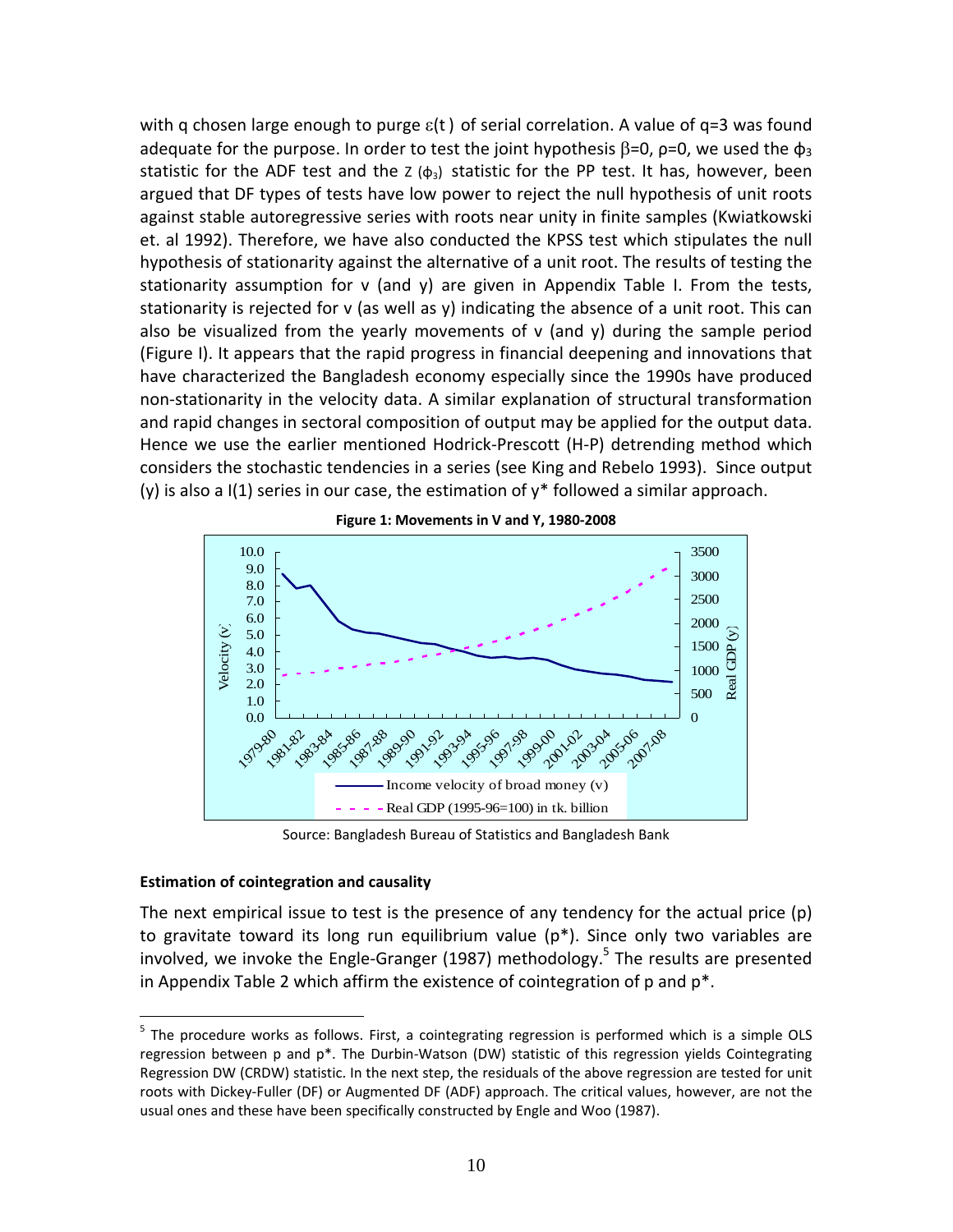Before actual estimation of the inflation dynamics model, it is appropriate to decide whether we should specify the right hand side of the general model (7) in level form  $\pi(t)$ or in changed form  $Δπ(t)$ . As mentioned in Section III, this involves estimation of equation (7) followed by a significance test on  $\delta$  (the coefficient of  $\pi_{t-1}$ ) using the Wald test. The results are presented in Appendix Table 2 which show that the hypothesis  $\delta = 0$ can be rejected so that equation (9) is the appropriate prototype model in our case.

Finally, one of the key assumptions that is implicit in the  $P^*$  approach is the postulate inherent in the monetarist view that money supply affects the price level. It is important therefore to reveal such causality prior to estimating the model with data considered valid for the analysis.  $^6$  We have examined the causality issue following Granger (1969, 1988) through testing for the null hypothesis of non‐causality from M to P using the following equation:

∆P(t) = α<sup>0</sup> + ∑ = *q j* 1 α1j ∆Pt‐<sup>j</sup> + ∑ = *q j* 1 α2j ∆Mt‐<sup>j</sup> + ε<sup>t</sup> ……………............................................ (11)

We also tested an equivalent expression for M not being caused by P. The results are given in Appendix Table 3 which show that the causality between money and prices works in the direction expected by the P\* approach given the rejection of the null hypothesis of non-causality from the monetary aggregates to prices in Bangladesh.<sup>7</sup>

## **Model estimation and results**

 $\overline{a}$ 

Since equation (9) turns out to be the appropriate model in our case, we have provided the results using both inflation level and inflation change formats to facilitate comparisons since the original P\* model has inflation change specification.

Before discussing the estimated results, a few observations may be made. As we have noted earlier, the price gap ( $p - p^*$ ) in the model consists of two components: the velocity gap (v – v\*) and the output gap (y – y\*). A positive velocity gap (v > v\*) at any point of time reflects a situation in which current velocity is higher than the equilibrium velocity and hence the tendency for v is to fall. On the other hand, a negative velocity gap is analogous to a 'liquidity surplus' situation when the expectation is that the velocity would rise toward its equilibrium level. In the case of the output gap, a positive value ( $y > y^*$ ) leads to the expectation that output would fall to its equilibrium level while the situation would be reversed in the case when the gap is negative. Thus, if equation (9) is the chosen model, both a positive velocity gap and a negative output gap would lead to a decline in the rate of inflation while, under such situations, inflation rate

 $<sup>6</sup>$  It is argued that the validity of the P\* approach to represent the data should not be taken as</sup> synonymous to validity of the underlying assumption of the model. See Hall and Milne 1994.<br><sup>7</sup> The conclusions from the results from such causality tests, however, should be treated with caution. For

instance, it has been argued that the results are often quite sensitive to the choice of the optimal time lag. See Hansen 1989.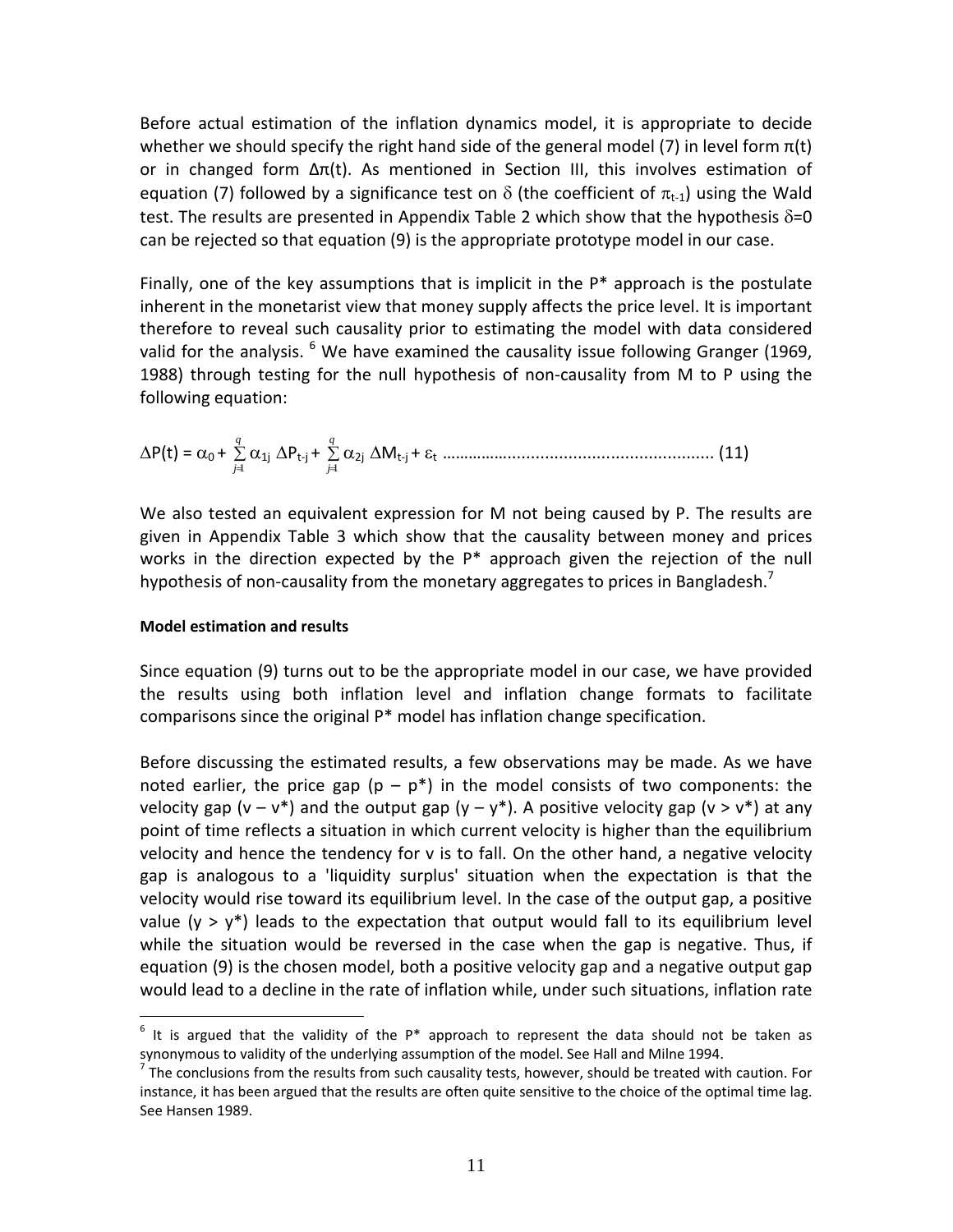would decelerate if inflation change (equation 8) is the appropriate model. The underlying mechanisms of bringing about the change are, however, different. While the aggregate demand curve undergoes a shift to the left in the former case, the aggregate supply curve shifts to the right in the case of the latter. Thus, one would expect a negative sign for the estimated coefficient of the velocity gap while the a priori sign is positive in the case of the output gap.

The results of empirical estimation are presented in Table 1 for both level (Model 1) and change (Model 2) forms of inflation. In both models, estimated coefficients of velocity and output gaps have the expected signs and the P\* model does not seem to fail in the Bangladesh context. In Model 1, coefficients of both velocity and output gaps have correct signs and are significant (at 10 percent level). It may be noted that the absolute value of the coefficient of the output gap (1.006) is appreciably higher than that (0.205) of the velocity gap. In this context, the above results may be interpreted in terms of neo-classical explanations of inflation which largely run in terms of the output gap while the monetarist approach focuses on the velocity gap. In the case of Model 2, although both the coefficients have the right signs, the output gap coefficient turns out to be insignificant. Thus the above results suggest that both velocity and output gaps are important determinants of changes in inflation in Bangladesh.

|                                | Model 1                     | Model 2                 |
|--------------------------------|-----------------------------|-------------------------|
| Variable                       | (Dependent variable $\pi$ ) | (Dependent variable Δπ) |
| $V_{t-1}-V^*$ <sub>t-1</sub>   | $-0.2052$                   | $-0.2623$               |
|                                | $(-1.8495)$                 | $(-1.8464)$             |
| $y_{t-1} - y^*$ <sub>t-1</sub> | 1.0055                      | 0.2158                  |
|                                | (1.8956)                    | (0.3498)                |
| $\pi_{t-1}$                    |                             | $-0.5266$               |
|                                |                             | $(-2.0798)$             |
| $\Delta \pi_{t-1}$             | 0.5656                      | 0.3153                  |
|                                | (2.5109)                    | (1.1588)                |
| $\Delta \pi_{t-2}$             | $-0.1920$                   | $-0.2521$               |
|                                | $(-1.1961)$                 | $(-0.9381)$             |
| $\Delta \pi_{t-3}$             | 0.1115                      | 0.2805                  |
|                                | (0.5511)                    | (0.9972)                |
| $\Delta$ t <sub>t-4</sub>      |                             | 0.2439                  |
|                                |                             | (1.0211)                |
| $\Delta \pi_{t-5}$             |                             | 0.2251                  |
|                                |                             | (1.1106)                |
| α                              | 0.0645                      | 0.0341                  |
|                                | (13.2271)                   | (1.9435)                |
| Adj. R-squared                 | 0.4493                      | 0.4729                  |
| Darbin-Watson                  | 1.5387                      | 2.2496                  |

## **Table 1: P\* Models of Inflation Dynamics**

Note: Figures in parentheses show the t‐statistic.

Source: Authors' calculations.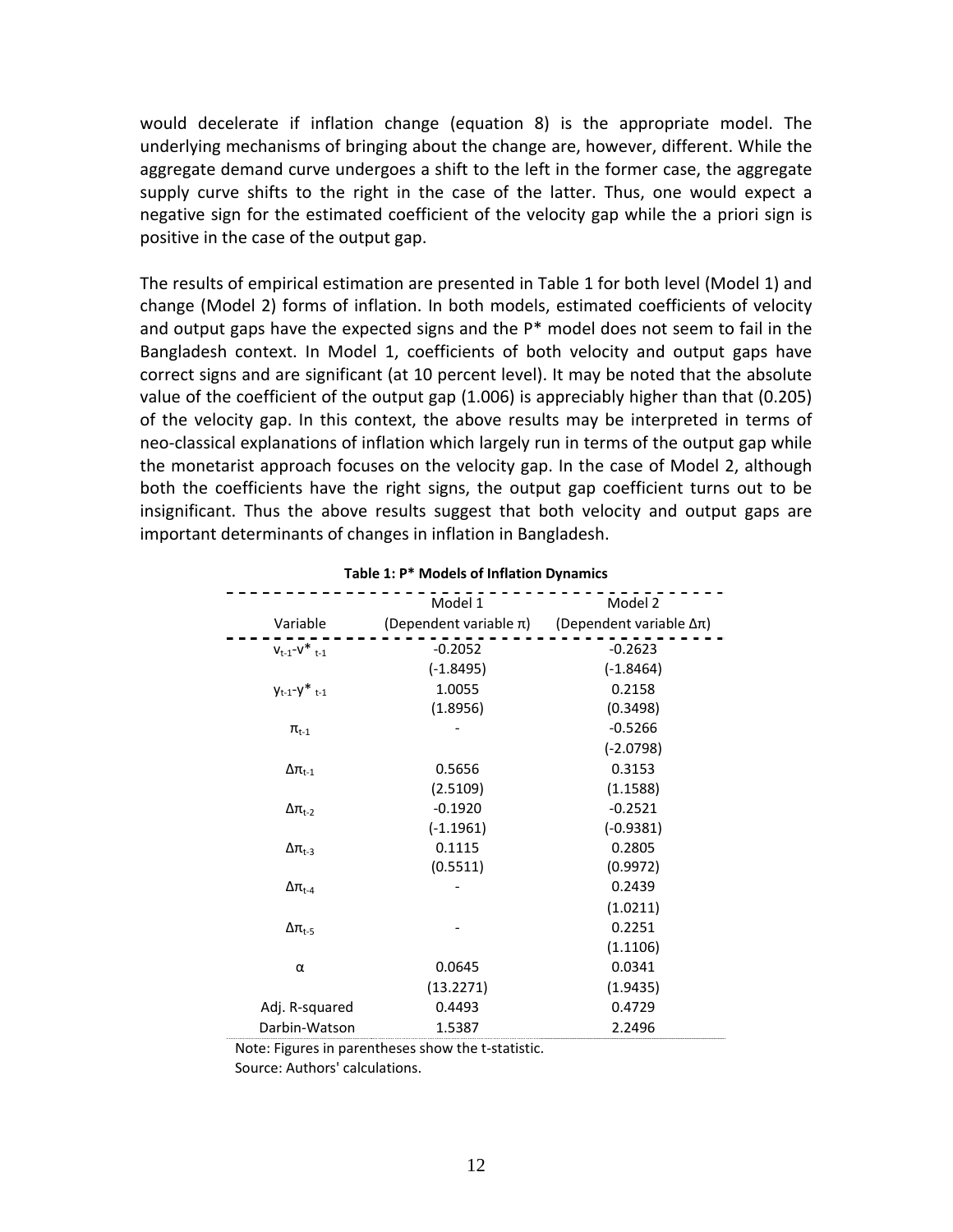In order to examine the relative significance of velocity and output gaps further, we have estimated the following two 'specialized' versions of Model 1:

- (i) Velocity gap model (γ=0 in equation 9)
- (ii) Output gap model ( $\beta$ =0 in equation 9)

The results are presented in Table 2. Both velocity and output gaps turn out to be highly significant with their expected signs. This reaffirms the earlier conclusion regarding the importance of both monetary and real factors in the inflationary process in Bangladesh.

| <b>Table 2: Velocity and Output Gap Models</b> |                                   |                                 |  |  |  |
|------------------------------------------------|-----------------------------------|---------------------------------|--|--|--|
| Variable                                       | Version 1<br>(Velocity gap model) | Version 2<br>(Output gap model) |  |  |  |
| $V_{t-1}$ - $V^*_{t-1}$                        | 0.2795<br>(2.5263)                |                                 |  |  |  |
| $V_{t-1} - V^*_{t-1}$                          |                                   | 1.3522<br>(2.5665)              |  |  |  |
| $\Delta$ $\pi_{\text{t-1}}$                    | 0.5660<br>(2.3597)                | 0.6161<br>$-2.5952$             |  |  |  |
| $\Delta$ $\pi_{t-2}$                           | $-0.1975$<br>(1.1940)             | $-0.2367$<br>(1.4061)           |  |  |  |
| $\Delta$ $\pi_{\text{t-3}}$                    | 0.1746<br>(0.8212)                | 0.0985<br>(0.4591)              |  |  |  |
| α                                              | 0.0618                            | 0.0671                          |  |  |  |
| Adj. R-squared                                 | (12.4123)<br>0.3742               | (13.5974)<br>0.3792             |  |  |  |
| Darbin-Watson                                  | 1.223                             | 1.440                           |  |  |  |

 Note: Figures in parentheses show the t‐statistic. Source: Authors' calculations.

## **V. FORECASTING PERFORMANCE**

The accuracy of out‐of‐sample forecasts of a model is an important indicator of its robustness. This section provides an assessment of the out‐of‐sample performance of our estimated models. For the purpose, we consider the following models:

Model I: Price gap model (Equation 9) Model II: Velocity gap model (γ=0 in equation 9) Model III: Output gap model ( $\beta$ =0 in equation 9)

However, in order to gauge the forecasting performance of the models, we need a benchmark model for comparison for which we have chosen the following AR(2) model based on AIC which is referred to as Model IV  $^8$ :

 $\overline{a}$ 

 $8$  See Box and Jenkins (1970) for details on such models.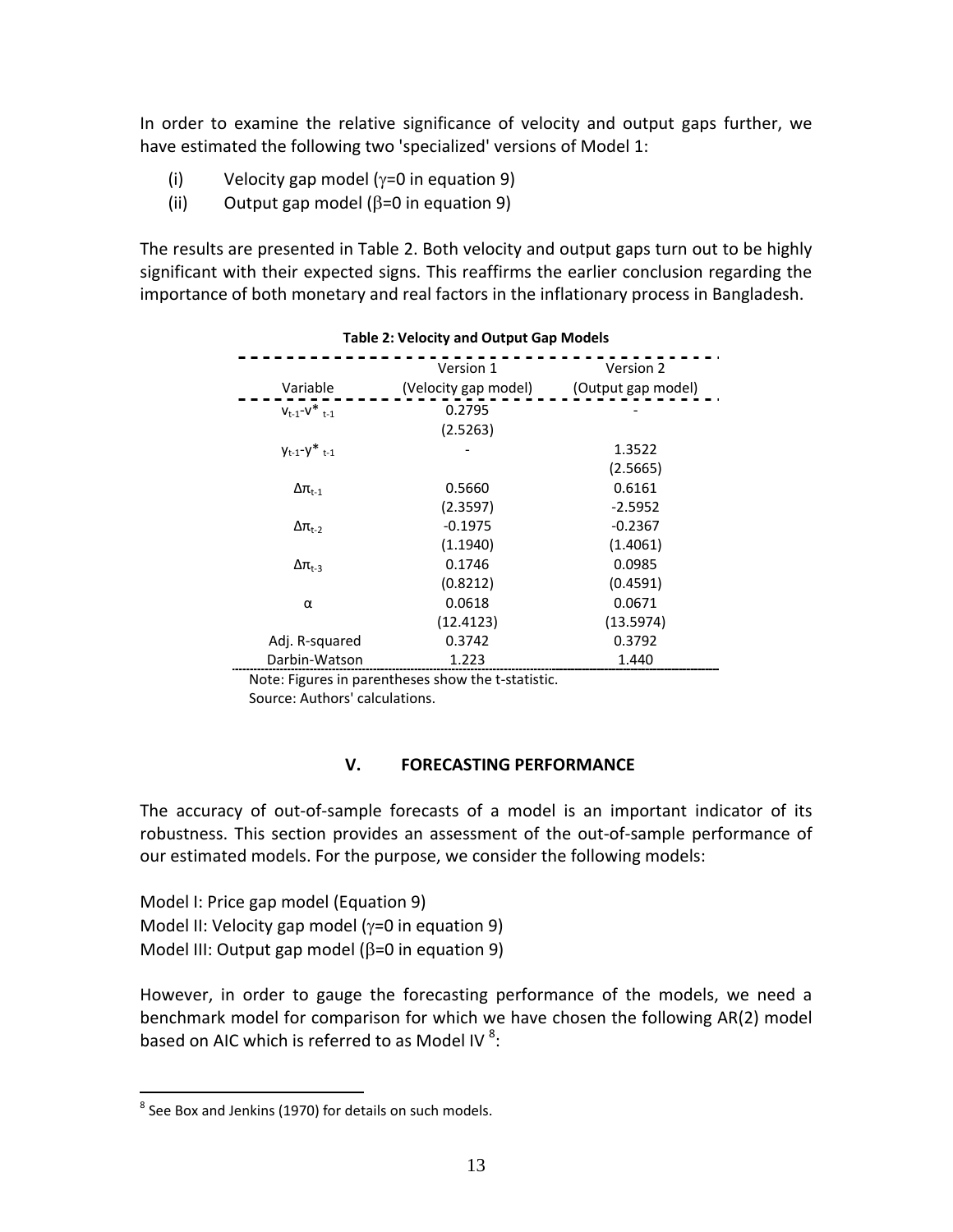```
  Δπt=  ‐0.0008 ‐ 0.0125 Δπt‐1 ‐ 0.5832 Δπt‐2,    adjusted R2 = 0.36   ................... (12)
(-0.175) (-0.079) (-3.925)
```
(Figures in parentheses denote t values)

The models I‐IV are estimated over the entire sample. To evaluate the out‐of‐sample performance, we have re‐estimated each model recursively, beginning with the year 2004 to 2008 introducing successively a new year at each recursion. The one year ahead forecasts made at each simulation are then noted and compared with corresponding actual value.<sup>9</sup> The out of sample forecasts have been generated from 2004 to 2008 (Figure 2). This shows that the price gap model performs better followed by the output gap model and the velocity gap model. The forecasting performance of the benchmark model, however, does not turn out to be satisfactory.



Source: Authors' calculations.

 $\overline{a}$ 

 $^{9}$  The methodology is as follows. At first recursion, based on the coefficients of the model estimated over 1980‐2008, a one‐year ahead forecast is made for 2004. The model is then re‐estimated over 1980‐2004 and using the revised set of coefficients, a forecast is made for 2005 and so on.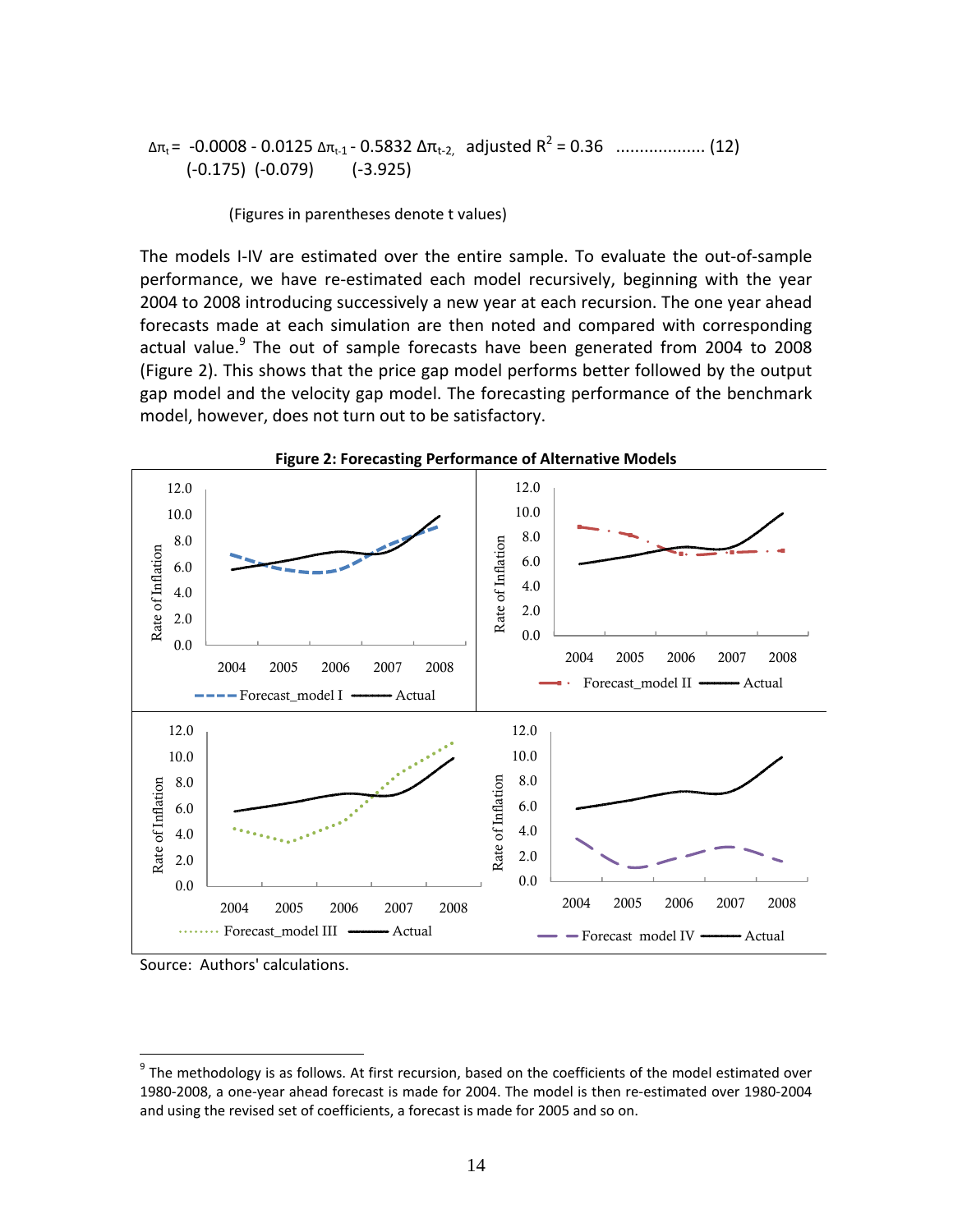The relative merits of each model have been judged using two criteria. The first is the well known root mean square error (RMSE) criterion and the second is the Chong-Hendry (1986) 'forecast encompassing' criterion. The RMSE for any model is calculated as:

RMSE = [ 1/N ∑e(t)<sup>2</sup> ] <sup>½</sup> ............................................................................... (13)

where e(t) is the forecast error at time t and N is the total number of periods over which the forecasts are being compared.

Table 3 presents the RMSE for the four models used in this forecasting exercise. The results bring out two important points. *First,* the forecasting performance of the benchmark model (model IV) is significantly inferior to the performance of the three alternative models. *Second,* the price gap model (model I) outperforms the velocity and output gap models while the output gap model marginally outclasses the velocity gap model. These results are consistent with our earlier observations.

| Estimation<br>Period | Forecasting<br>Period | h-step |        |        | <b>RMSE</b> |        |        |        | Ratio of RMSE |        |        |
|----------------------|-----------------------|--------|--------|--------|-------------|--------|--------|--------|---------------|--------|--------|
|                      |                       |        |        |        | Ш           | IV     | I/IV   | II/IV  | III/IV        | 1/11   | I/III  |
| 1980-2003            | 2004-2008             | 5      | 0.0090 | 0.0194 | 0.0186      | 0.0514 | 0.1751 | 0.3774 | 0.3619        | 0.4639 | 0.4839 |
| 1980-2004            | 2005-2008             | 4      | 0.0085 | 0.0164 | 0.0198      | 0.0574 | 0.1481 | 0.2857 | 0.3449        | 0.5183 | 0.4293 |
| 1980-2005            | 2006-2008             | 3      | 0.0092 | 0.0166 | 0.0156      | 0.0593 | 0.1551 | 0.2799 | 0.2631        | 0.5542 | 0.5897 |
| 1980-2006            | 2007-2008             | 2      | 0.0059 | 0.0200 | 0.0128      | 0.0632 | 0.0934 | 0.3165 | 0.2025        | 0.2950 | 0.4609 |
| 1980-2007            | 2008-2008             | 1      | 0.0071 | 0.0280 | 0.0111      | 0.0789 | 0.0900 | 0.3549 | 0.1407        | 0.2536 | 0.6396 |

**Table 3: RMSE Comparison of Alternative Models**

Source: Authors' calculations.

According to the second criterion, if we are interested in comparing the forecasting performance of two models A and B, then we need to compute the forecast errors of the models at time t,  $e(t)^A$  and  $e(t)^B$ . Now if  $g(t)^A$  and  $g(t)^B$  are the forecasts of the two models, we perform the following regressions:

e(t)<sup>A</sup> = δ [g(t)<sup>B</sup> ‐ g(t)<sup>A</sup> ] + ε<sup>t</sup> ……………............................................ (14)

e(t)<sup>B</sup> = ρ [g(t)<sup>A</sup> ‐ g(t)<sup>B</sup> ] + η<sup>t</sup> ……………............................................ (15)

Now if t<sub>δ</sub> and t<sub>ρ</sub> denote the t values of  $\delta$  and  $\rho$  respectively and if the former is not significant but the latter is, then model A 'forecast encompasses' model B. The interpretation is that model A contains useful information beyond that contained in the forecasts generated by model B.

The results are given in Table 4. These show that (i) the price gap model (model I) forecast encompasses the benchmark AR model (model IV); (ii) the velocity gap model (model II) forecast encompasses the benchmark AR model; (iii) the output gap model (model III) forecast encompasses the benchmark AR models and the velocity gap model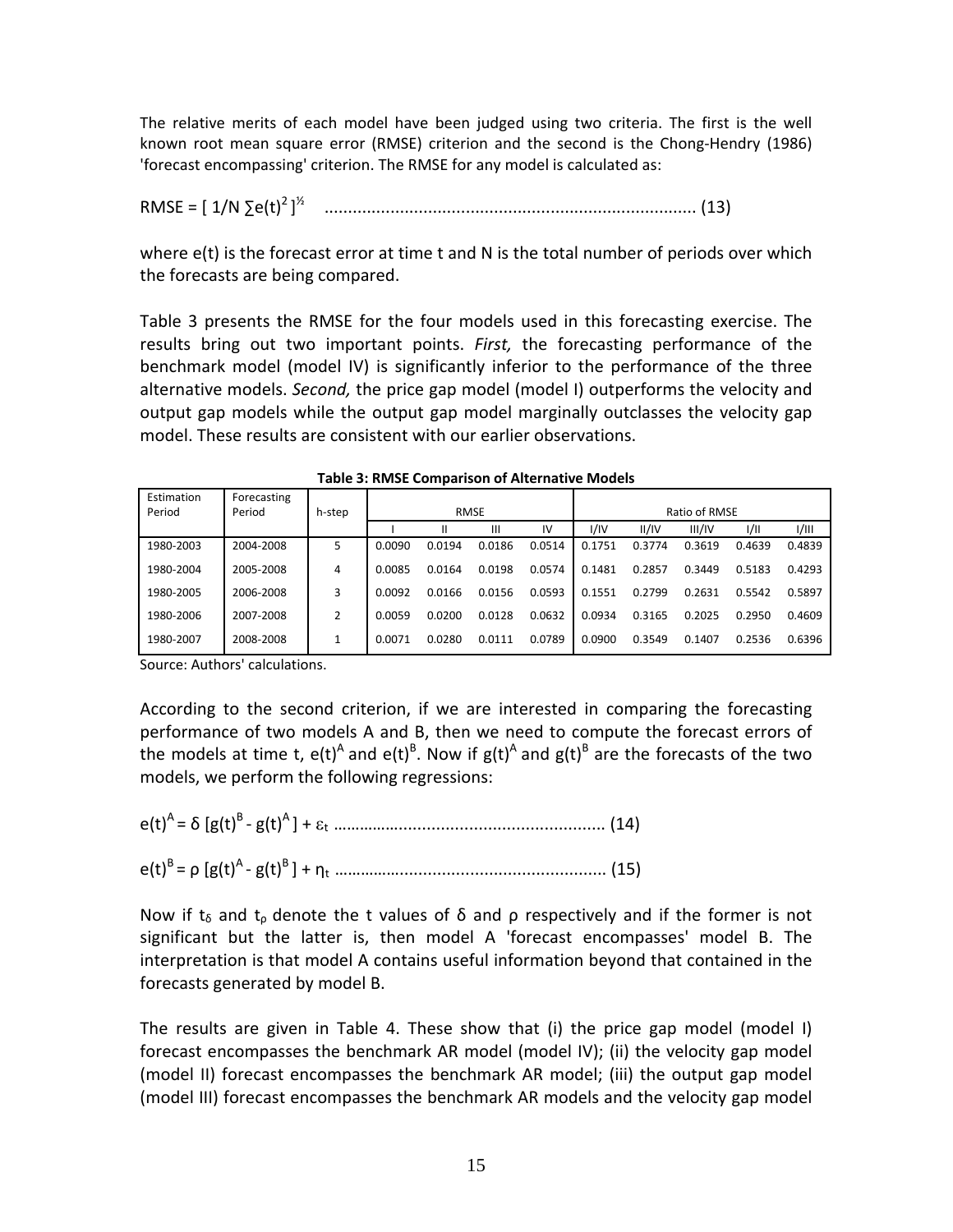(model II) though at close to 10 percent level; (IV) the AR model is forecast encompassed by all three models.

| Model        | I                        | $\mathbf{I}$     | $\mathbf{III}$   | IV                  |
|--------------|--------------------------|------------------|------------------|---------------------|
| ı            | $\overline{\phantom{m}}$ | 0.699<br>(0.490) | 1.431<br>(0.166) | $-0.128$<br>(0.899) |
| $\mathbf{I}$ | 0.876<br>(0.390)         | $-$              | 1.709<br>(0.101) | 0.966<br>(0.345)    |
| Ш            | $-0.025$<br>(0.979)      | 0.581<br>(0.567) |                  | $-1.362$<br>(0.188) |
| IV           | 2.089<br>(0.048)         | 1.946<br>(0.064) | 2.224<br>(0.030) |                     |

**Table 4: Forecast Encompassing Comparisons**

 Note: The entry (i,j) gives the t value corresponding to A being model i and B being model j. Figures in parentheses are p values.

Source: Authors' calculations.

#### **VI. CONCLUSIONS AND POLICY IMPLICATIONS**

The P\* model, which puts together long run determinants of the price level based on the classical quantity theory of money and short term changes in current inflation, has gained wide popularity in recent years to explain inflation dynamics especially in developed countries. Empirical studies have also lent support in favor of the model in different countries. In this paper, we have applied the  $P^*$  approach to Bangladesh. The model was estimated with annual data and its forecasting performance tested applying alternative methodologies.

The results show that the model performs relatively well with annual data and the model contains additional information regarding the future rates of inflation. The price and output gap models fare consistently better than the velocity gap model which brings out the importance of non‐monetary factors in explaining inflation dynamics in Bangladesh. These findings have implications for the monetary targeting policy framework currently pursued by the Bangladesh Bank.

The design of the P\* models, however, puts emphasis on short term inflation forecasting so that the use of more frequent (e.g. quarterly or monthly) data is called for. Unfortunately, such an exercise could not be undertaken for Bangladesh due to paucity of relevant data. While availability of reliable data, especially on quarterly estimates of actual and potential GDP, would help in expanding the model and deriving more robust results, its usefulness in policy analysis can be enhanced through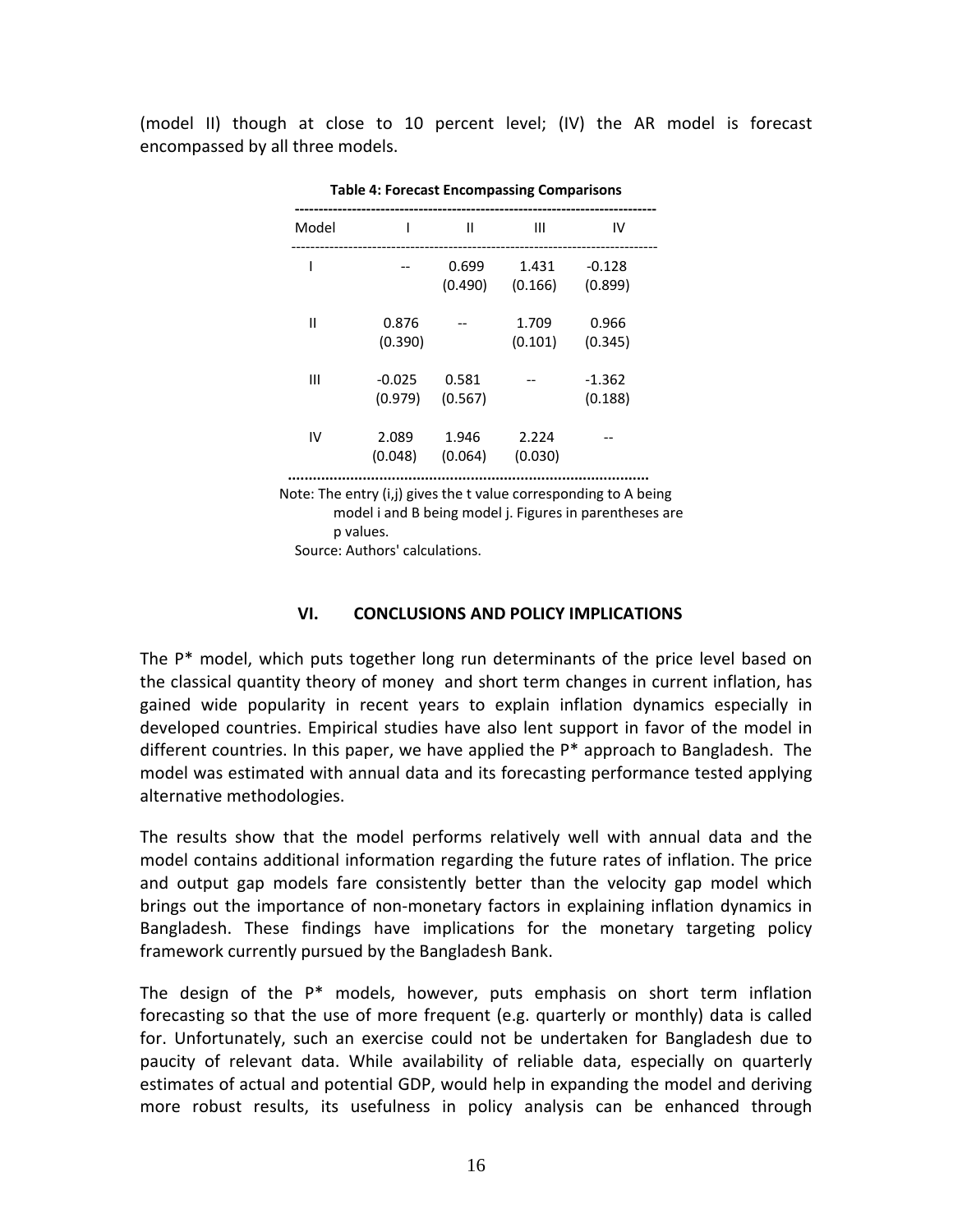incorporating other relevant indicators including growth in credit and interest rate spreads.

The P\* models can have wide applications in policy analysis. The model can be used in national income analysis and in deriving macroeconomic implications of different monetary policy rules through estimating impulse response functions. Since income stabilization has not been an important concern of the monetary authorities in Bangladesh in the past within a policy environment where monetary policy could not play its desired role, we have kept such an analysis outside the purview of the present paper. However, with financial sector liberalization and reforms and greater autonomy for the Bangladesh Bank (the central bank), it is likely that the policy relevance of the  $P^*$ type of models will be ramified in the country. This would create the scope for the P<sup>\*</sup> model to play a more proactive role in formulating monetary policy in Bangladesh.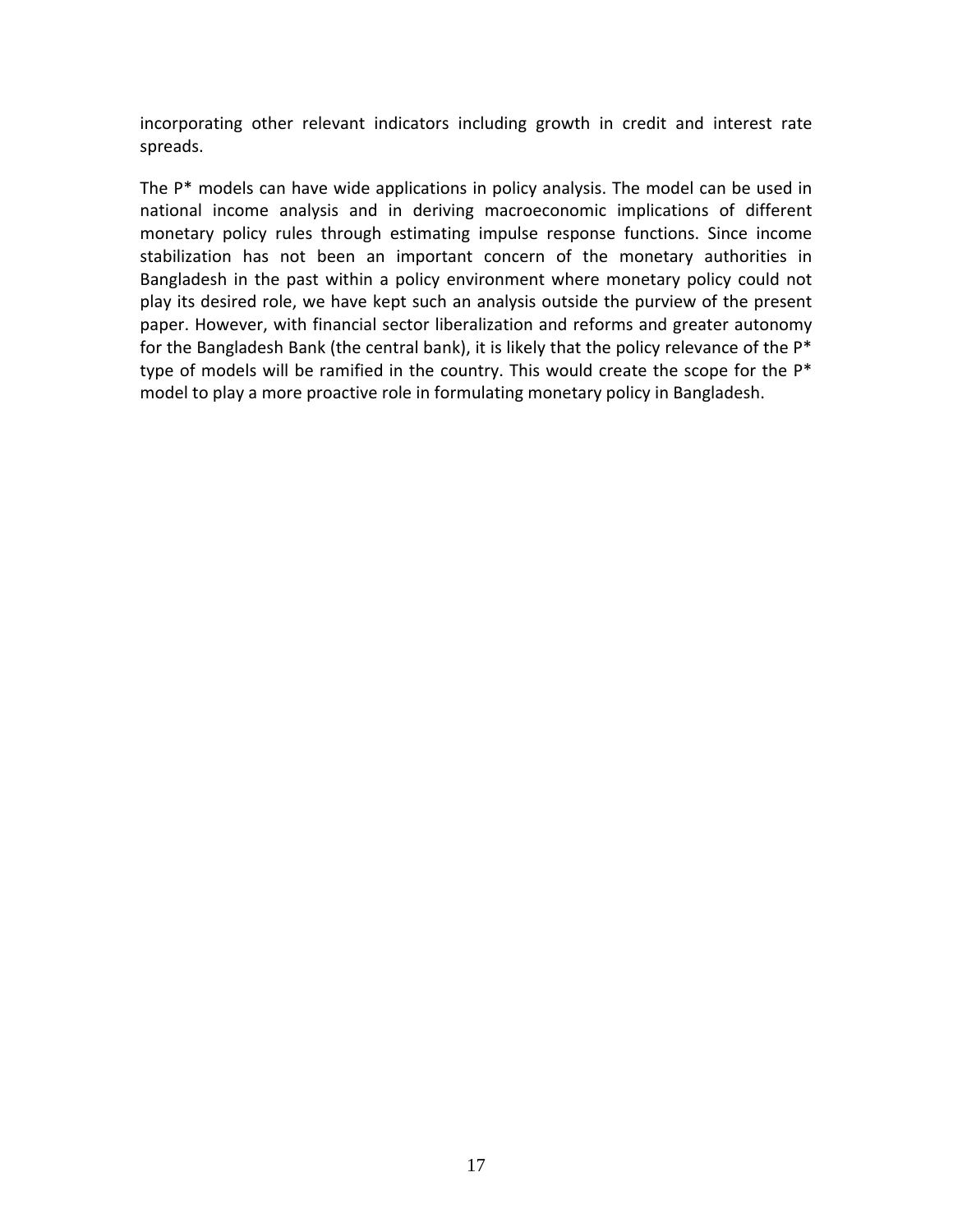#### **REFERENCES**

Allen and Hall 1990: Allen, C. and S. Hall 1990, "Money as a Potential Anchor for the Price Level: A Critique of the P\* Approach", *Economic Outlook,* 15 (5).

Atta‐Mensah 1996: Atta‐Mensah, J. 1996, *A Modified P\* Model of Inflation based on M1,* WP 96‐15, Bank of Canada.

Balakrishnan et.al. 1994: Balakrishnan, P.K., K. Surekha, and B.P. Vani 1994, "The Determinants of Inflation in India: Bayesian and Classical Analyses", *Journal of Quantitative Economics,* 10(3), 325‐336.

Bhattacharya 1984: Bhattacharya, B. B. 1984, *Public Expenditure, Inflation and Growth: A Macroeconomic Analysis for India,* Oxford University Press, Delhi.

Bomhoff 1990: Bomhoff, E.J. 1990, *Stability of Velocity in the Group of Seven Countries: A Kalman Filter Approach,* IMF Working Paper WP/90/80, International Monetary Fund, Washington D.C.

Bordes et. al. 1992: Bordes, C., E. Girardin, and V. Marimoutou 1992, *An Evaluation of the Performance of P\* as an Indicator of Monetary Policy: A Cointegration Approach Applied to France and Germany,* IFGWP 92‐06, University of Birmingham.

Box and Jenkins 1970: Box, G.E.P. and G.M. Jenkins 1970, *Time Series Analysis: Forecasting and Control,* Holden‐Day, San Francisco. 

Bruno 1995: Bruno, M. 1995, "Does Inflation Really Lower Growth?" *Finance and Development,* 32(3).

Bruno and Easterly 1996: Bruno, M. and W. Easterly 1996, "Inflation and Growth: In Search of a Stable Relationship", *Federal Reserve Bank of St. Louis Review,* May‐June.

Chong and Hendry 1986: Chong, Y.Y. and D.F. Hendry 1986, "Econometric Evaluation of Linear Macroeconomic Models", *Review of Economic Studies,* 53, 671‐690.

Christiano 1989: Christiano, L. J. 1989, "P\*: Not the Inflation Forecaster's Holy Grail", *Quarterly Review,* Federal Reserve Bank of Minneapolis, 13, 3‐18.

Dabusnskas 2005: Dabusnskas, A. 2005, *Money and Prices in Estonia*, Working Paper No. 7, Eesti Bank.

Dickey and Fuller 1979: Dickey, D.A. and W.A. Fuller 1979, "Distribution of the Estimators for Autoregressive Time Series with a Unit Root", *Journal of the American Statistical Association,* 75(1), 427‐431.

Ebrill and Fries 1990: Ebrill, E.B. and S.M. Fries 1990, *The Dynamics of Money Demand and Prices,* IMF Working Paper WP/90/75, International Monetary Fund, Washington D.C.

Engle and Granger 1987: Engle, R.F. and C.W.J. Granger 1987, "Cointegration and Error Correction: Representation, Estimation, and Testing", *Econometrica,* 50, 251‐276. Engle and Yoo 1987: Engle, R.F. and B.S. Yoo 1987, "Forecasting and Testing in Cointegrated Systems", *Journal of Econometrics,* 35, 143‐159.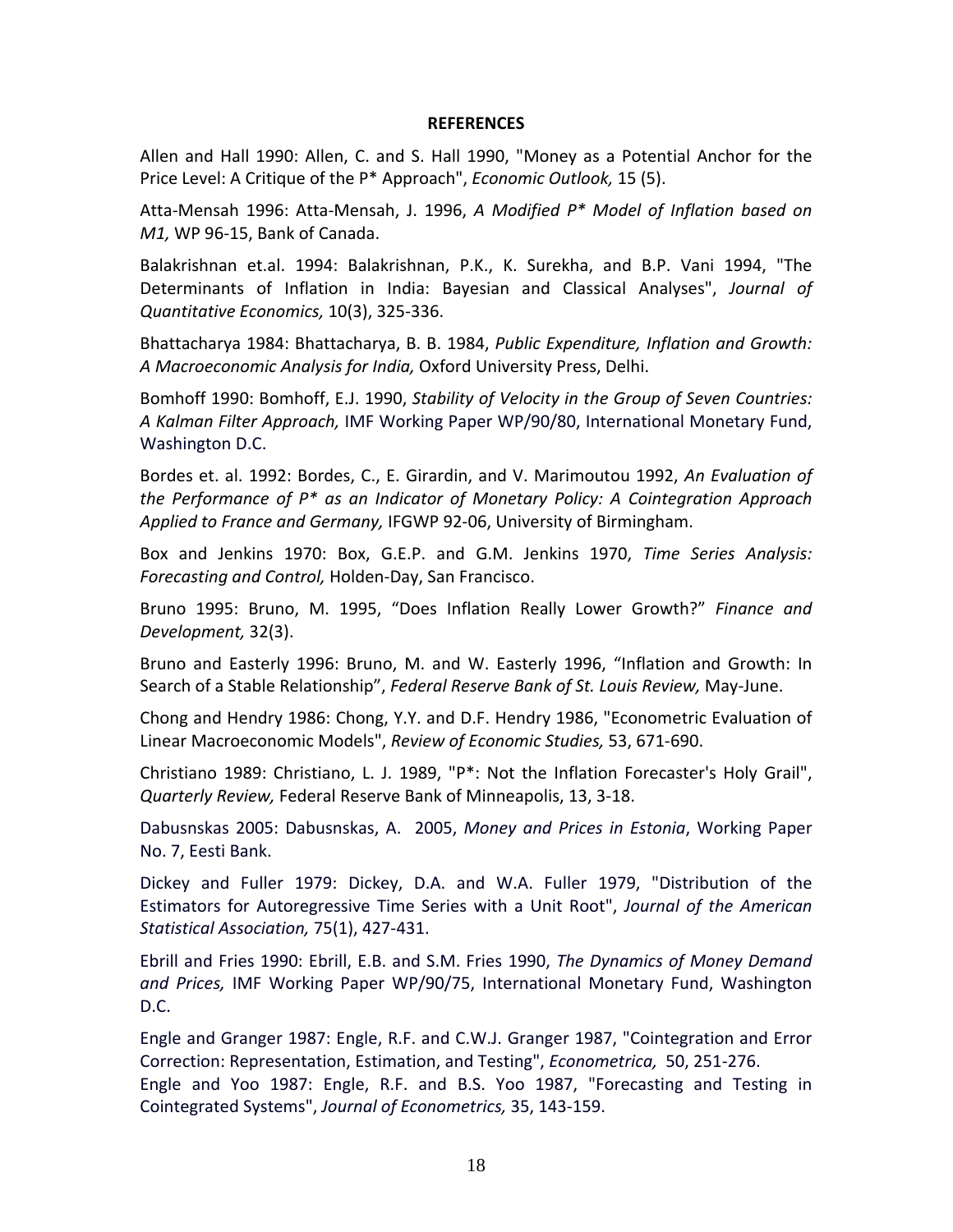Fisher and Fleissig 1995: Fisher, D. and A. Fleissig 1995, *Monetary Aggregates and the P\* Model of Inflation in the United States,* Working Paper, Department of Economics, North Carolina State University.

Fuller 1976: Fuller, W.A. 1976, *Introduction to Statistical Time Series,* Wiley, New York.

Funke and Hall 1994: Funke, M. and S. Hall 1994, "Is the Bundesbank Different from Other Central Banks: A Study Based on P\*", *Empirical Economics,* 19, 691‐707.

Gibbs 1995: Gibbs, D. 1995, "Potential Output: Concepts and Measurement", *Labour Market Bulletin,* 1, 72‐115.

Granger 1969: Granger, C. 1969, "Investigating Causal Relationships by Economic Models and Cross‐Spectral Methods", *Econometrica,* 37, 424‐438.

Granger 1988: Granger, C. 1988, "Some Recent Developments in the Concept of Causality", *Journal of Econometrics,* 39, 199‐211.

Hall and Milne 1994: Hall, S. and A. Milne 1994, "The Relevance of P‐Star Analysis to UK Monetary Policy", *Economic Journal,* 104, 597‐604.

Hallman and Anderson 1993: Hallman, J. and R. Anderson 1993, "Has the Long Run Velocity of M2 Shifted? Evidence from the P\* Model", *Economic Review,* Federal Reserve Bank of Cleveland, 29, 14‐25.

Hallman et. al. 1989: Hallman, J., R. Porter and D. Small 1989, *M2 per Unit of Potential GNP as an Anchor for the Price Level,* Staff Study No. 157, Board of Governors of the Federal Reserve System.

Hallman et.al. 1991: Hallman, J., R. Porter and D. Small 1991, "Is the Price Level Tied to the M2 Monetary Aggregate in the Long Run?", *American Economic Review,* 81, 841‐ 858.

Hannah and James 1989: Hannah, S. and A. James 1989, "P‐Star as a Monetary Indicator for the UK", *NatWest Capital Markets,* June.

Hansen 1989: Hansen, G. 1989, "Testing for Money Neutrality", *European Journal of Political Economy,* 5, 89‐112.

Hodrick and Prescott 1980: Hodrick, R.J. and E.C. Prescott 1980, *Post‐War US Business Cycles: An Empirical Investigation,* Discussion Paper No. 451, Centre for Mathematical Studies in Economics and Management Science, Northwestern University, Evanston, Ill. 

Hoeller and Poret 1991: Hoeller, P. and P. Poret 1991, "Is P‐Star a Good Indicator of Inflationary Pressure in OECD Countries?", *OECD Economic Studies,* 17.

Holden and Perman 1994: Holden, D. and R. Perman 1994, "Unit Roots and Cointegration for the Economist", in B.B. Rao (ed.) *Cointegration for the Applied Economist,* St. Martin's Press, New York. 

Johansen and Juselius 1990: Johansen, S. and K. Juselius 1990, "Maximum Likelihood Estimation and Inference on Cointegration with Applications to the Demand for Money", *Oxford Bulletin of Economics and Statistics,* 52, 169‐210.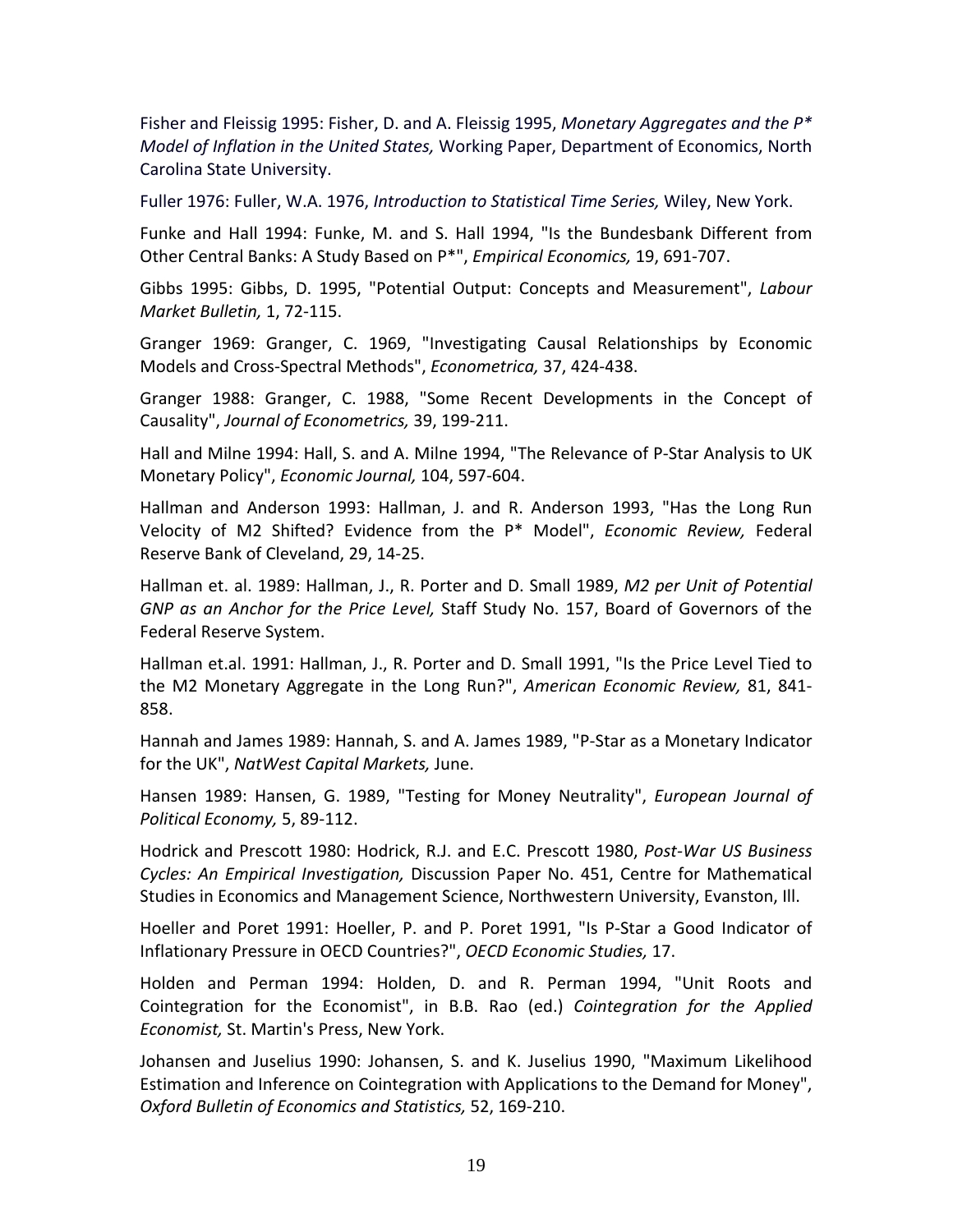King and Rebelo 1993: King, R. and S. Rebelo 1993, "Low Frequency Filtering and Real Business Cycles", *Journal of Economic Dynamics and Control,* 17, 207‐231.

Kuttner 1992: Kuttner, K. 1992, "Monetary Policy with Uncertain Estimates of Potential Output, Economic Perspective", *Federal Reserve Bank Chicago,* 16:1.

Kwiatkowski et. al. 1992: Kwiatkowski, D., P. Phillips, P. Schimdt, and Y. Shin 1992, "Testing for the Null of Stationarity against the Alternative of a Unit Root", *Journal of Econometrics,* 54, 159‐178.

McCallum 1980: McCallum, B. T. 1980, "Rational Expectations and Macroeconomic Stabilization Policy", *Journal of Money, Credit and Banking,* 12, 716‐746.

McMarrow and Poeger 2001: McMarrow, K. and W. Poeger 2001, *Potential Output: Measurement Methods, New Economy Influences and Scenarios for 2001‐2010‐‐A Comparison of the EU15 and the US,* European Commission Paper No. 150. 

Mujeri 2008: Mujeri, M.K. 2008, *Inflation and the Poor in Bangladesh,* Policy Paper 0801, Policy Analysis Unit, Bangladesh Bank, February, Dhaka.

Mujeri and Mortaza 2008: Mujeri, M.K. and M.G. Mortaza 2008, *Poverty Impact of Recent Inflation in Bangladesh,* mimeo, Policy Analysis Unit, Bangladesh Bank, March, Dhaka.

Mussa 1981: Mussa, M. 1981, "Sticky Prices and Disequilibrium Adjustment in a Rational Expectations Model of the Inflation Process", *American Economic Review,* 71, 1020‐ 1024.

Nachane and Lakshmi 2002: Nachane, D. M. and R. Lakshmi 2002, "Dynamics of Inflation in India‐A P‐Star Approach", *Applied Economics,* 34(1), 101‐110.

Pecchenino and Rasche 1990: Pecchenino, R.A. and R.H. Rasche 1990, "P\* Type Models: Evaluation and Forecasts", *International Journal of Forecasting,* 6, 421‐440.

Polin and Zhu 2005: Pollin, R. and A. Zhu 2005, *Inflation and Economic Growth: A Cross‐ Country Non‐Linear Analysis,* PERI Working Papers Series No. 109, Department of Economics, University of Massachusetts, Amherst.

Qayyum and Bilquees 2005: Qayyum, A. and F. Bilquees 2005, "P‐Star Model: A Leading Indicator of Inflation in Pakistan", *Pakistan Development Review,* 44(2), 117‐129.

Svensson 1999: Svensson, L.E.O. 1999, " Does the P\* Model Provide Any Rational for Monetary Targeting?," Seminar Paper No.671, Institute for International Economic Studies, Stockholm University, Sweden.

Tödter and Reimers 1994: Tödter, K. and H. Reimers 1994, "P\* as a Link between Money and Prices in Germany", *Weltwirtschaftliches Archiv,* 130(2), 273‐289.

Tatom 1992: Tatom, J. 1992, *The P‐Star Model and Austrian Prices*, Working Paper No. 1992‐00114, Federal Reserve Bank of St. Louis.